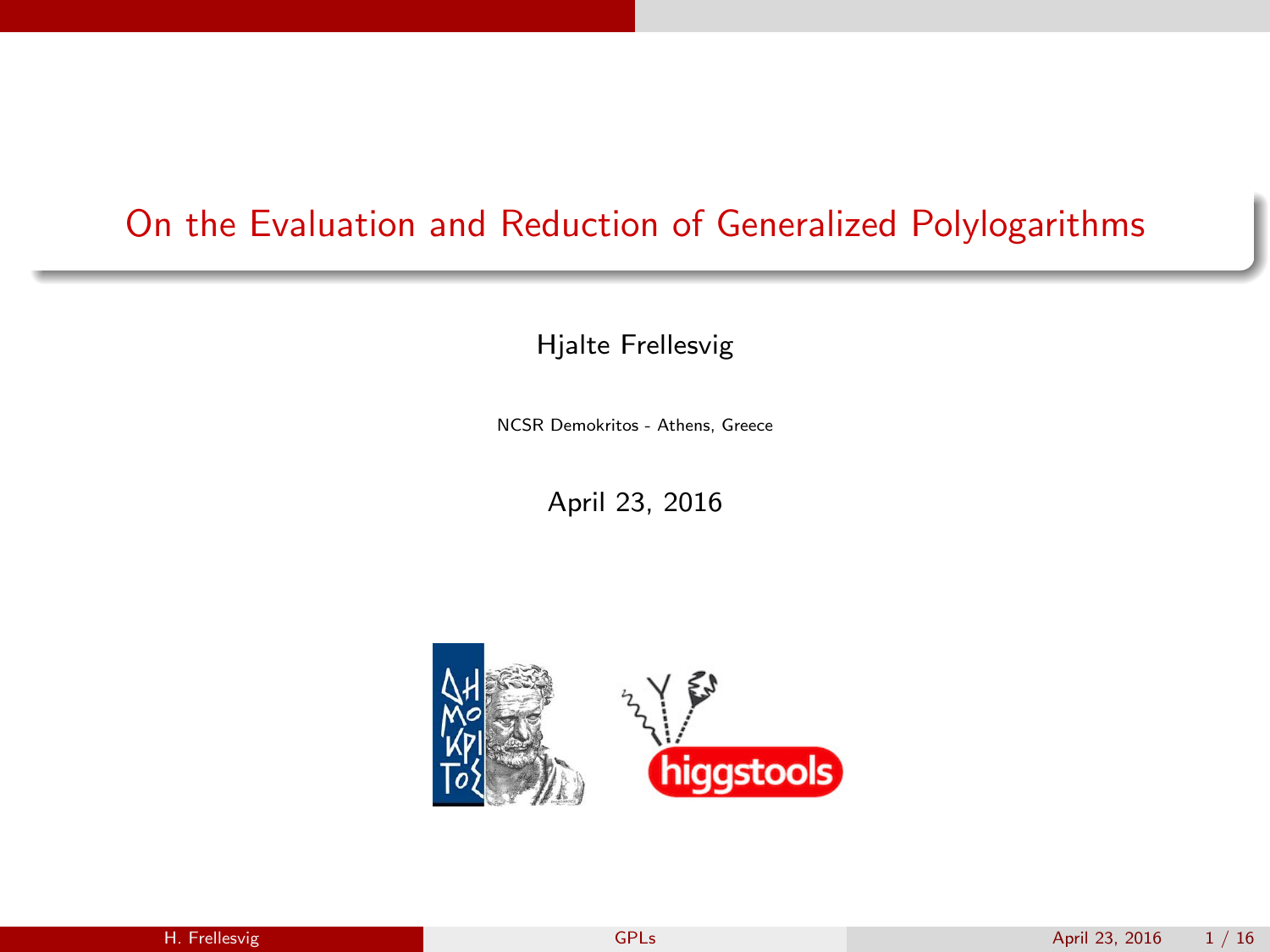#### Introduction

On the reduction of generalized polylogarithms to  $\mathrm{Li}_{n}$  and  $\mathrm{Li}_{2,2}$  and on the evaluation thereof

#### Hialte Frellesvig<sup>a</sup> Damiano Tommasini<sup>a</sup> Christopher Wever<sup>a,b,c</sup>

<sup>a</sup> Institute of Nuclear and Particle Physics, NCSR "Demokritos", Patriarchou Gregoriou E. & Neapoleos 27, Agia Paraskevi, 15310, Greece  $<sup>b</sup>$ Institute for Theoretical Particle Physics (TTP), Karlsruhe Institute of Technology</sup> Engesserstraÿe 7, D-76128 Karlsruhe, Germany  $c$ Institute for Nuclear Physics (IKP), Karlsruhe Institute of Technology Hermann-von-Helmholtz-Platz 1, D-76344 Eggenstein-Leopoldshafen, Germany E-mail: frellesvig@inp.demokritos.gr, tommasini@inp.demokritos.gr, christopher.wever@kit.edu

Abstract: We give expressions for all generalized polylogarithms up to weight four in terms of the functions  $log$ ,  $Li_n$ , and  $Li_{2,2}$ , valid for arbitrary complex variables. Furthermore we provide algorithms for manipulation and numerical evaluation of  $\mathrm{Li}_n$  and  $\mathrm{Li}_{2,2}$ , and add codes in Mathematica and C++ implementing the results. With these results we calculate a number of previously unknown integrals, which we add in App. C.

Keywords: Generalized polylogarithms, Multiple polylogarithms, Higher orders, Feynman integrals, Computer algebra.

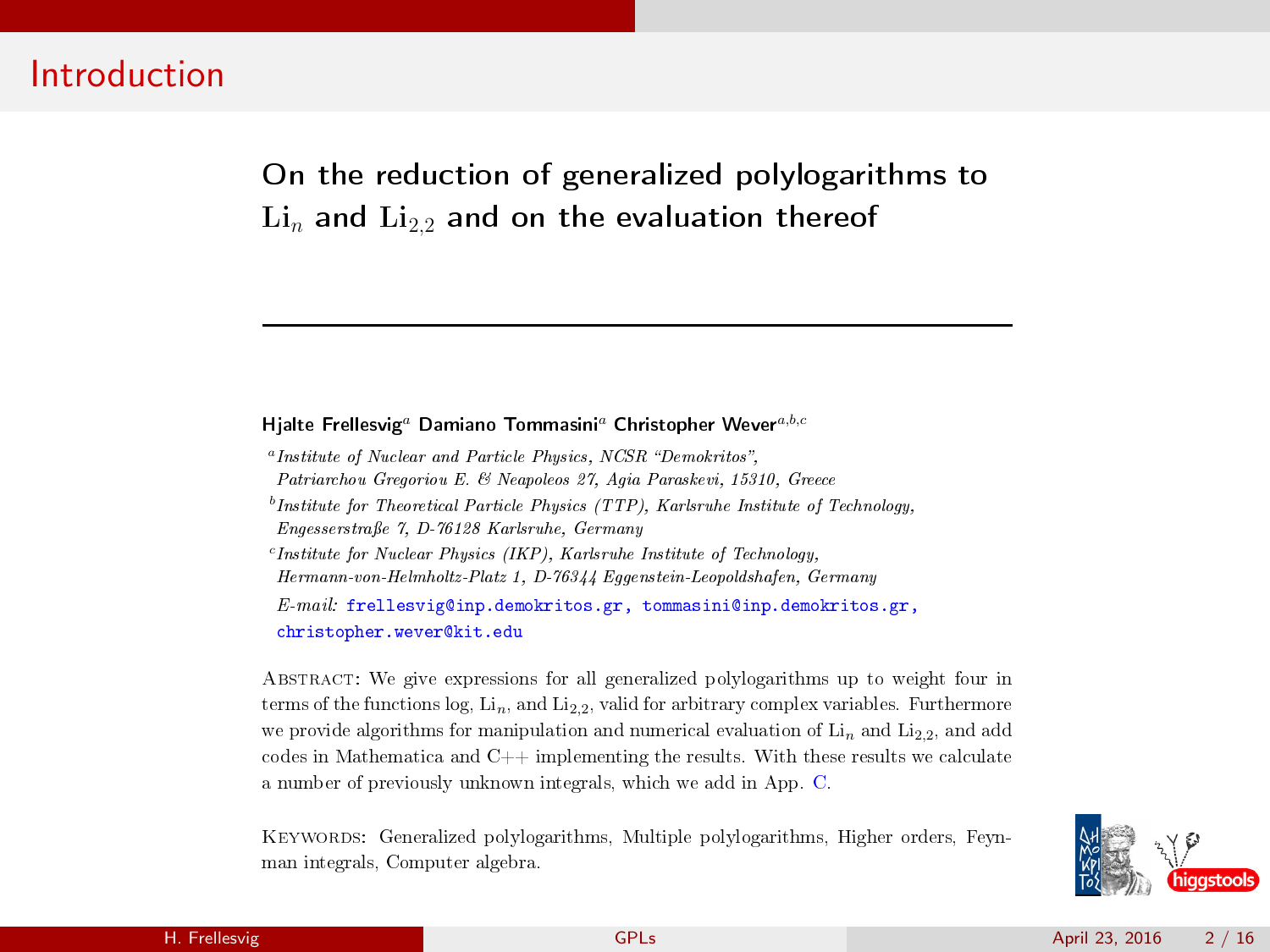#### Introduction

Generalized Polylogarithms (GPLs) are a class of mathematical functions defined recurcively as

$$
G(a_1,\ldots,a_n;x) = \int_0^x \frac{\mathrm{d}t}{t-a_1} G(a_2,\ldots,a_n;t)
$$

with  $G( ; x) \equiv 1.$ 

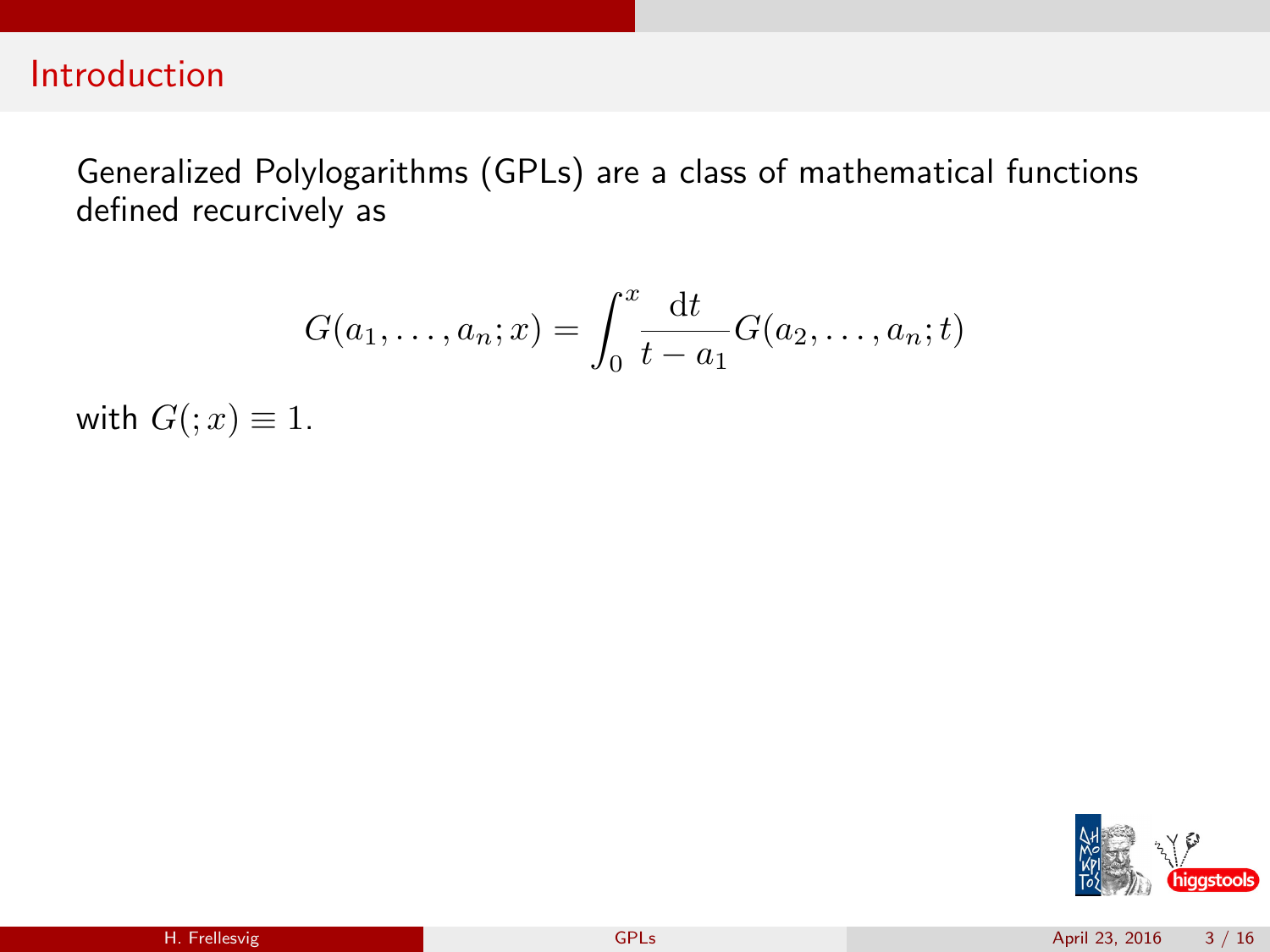#### Introduction

Generalized Polylogarithms (GPLs) are a class of mathematical functions defined recurcively as

$$
G(a_1,\ldots,a_n;x) = \int_0^x \frac{\mathrm{d}t}{t-a_1} G(a_2,\ldots,a_n;t)
$$

with  $G( ; x) \equiv 1.$ 

$$
G(\underbrace{0,\ldots,0}_{n};x) \equiv G(\overline{0}_{n};x) = \frac{\log^{n}(x)}{n!}
$$

$$
G(0;x)=\log(x) \qquad G(a;x)=\log\left(1-\tfrac{x}{a}\right) \qquad G(\bar{0}_{n-1},a;x)=-\mathrm{Li}_n\left(\tfrac{x}{a}\right)
$$

The shuffle rule:  $\bar{b}; x$  =  $\sum G(\bar{c}; x)$  $\bar{c} \in \bar{a} \amalg \bar{b}$ 

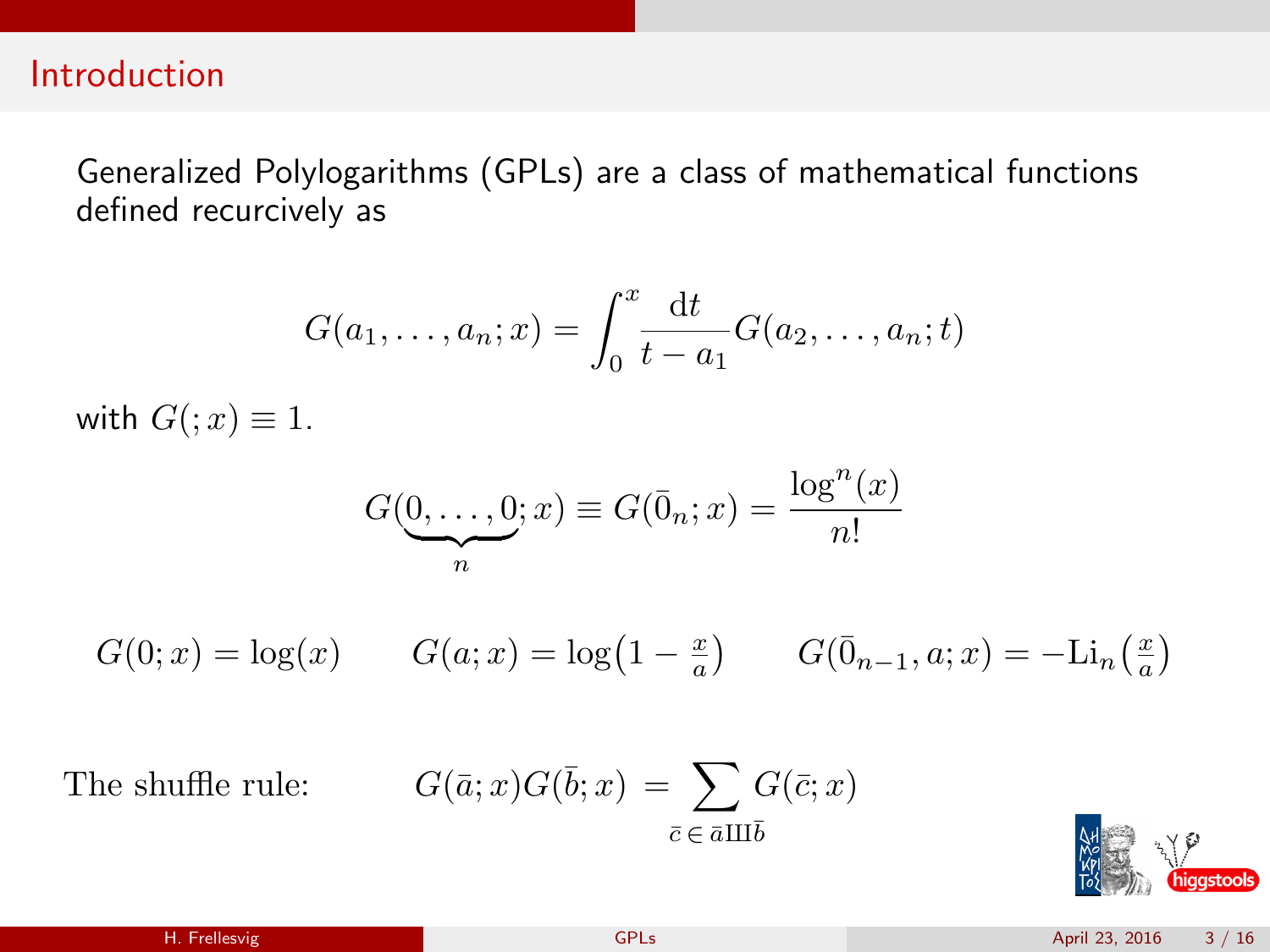$$
G(a_1, ..., a_n; x) = \int_0^x \frac{dt}{t - a_1} G(a_2, ..., a_n; t) \qquad G(0; x) = \log(x)
$$
  

$$
G(a; x) = \log(1 - \frac{x}{a}) \qquad G(\bar{0}_{n-1}, a; x) = -\text{Li}_n(\frac{x}{a}) \qquad G(\bar{a}; x)G(\bar{b}; x) = \sum_{\bar{c} \in \bar{a} \amalg \bar{b}} G(\bar{c}; x)
$$

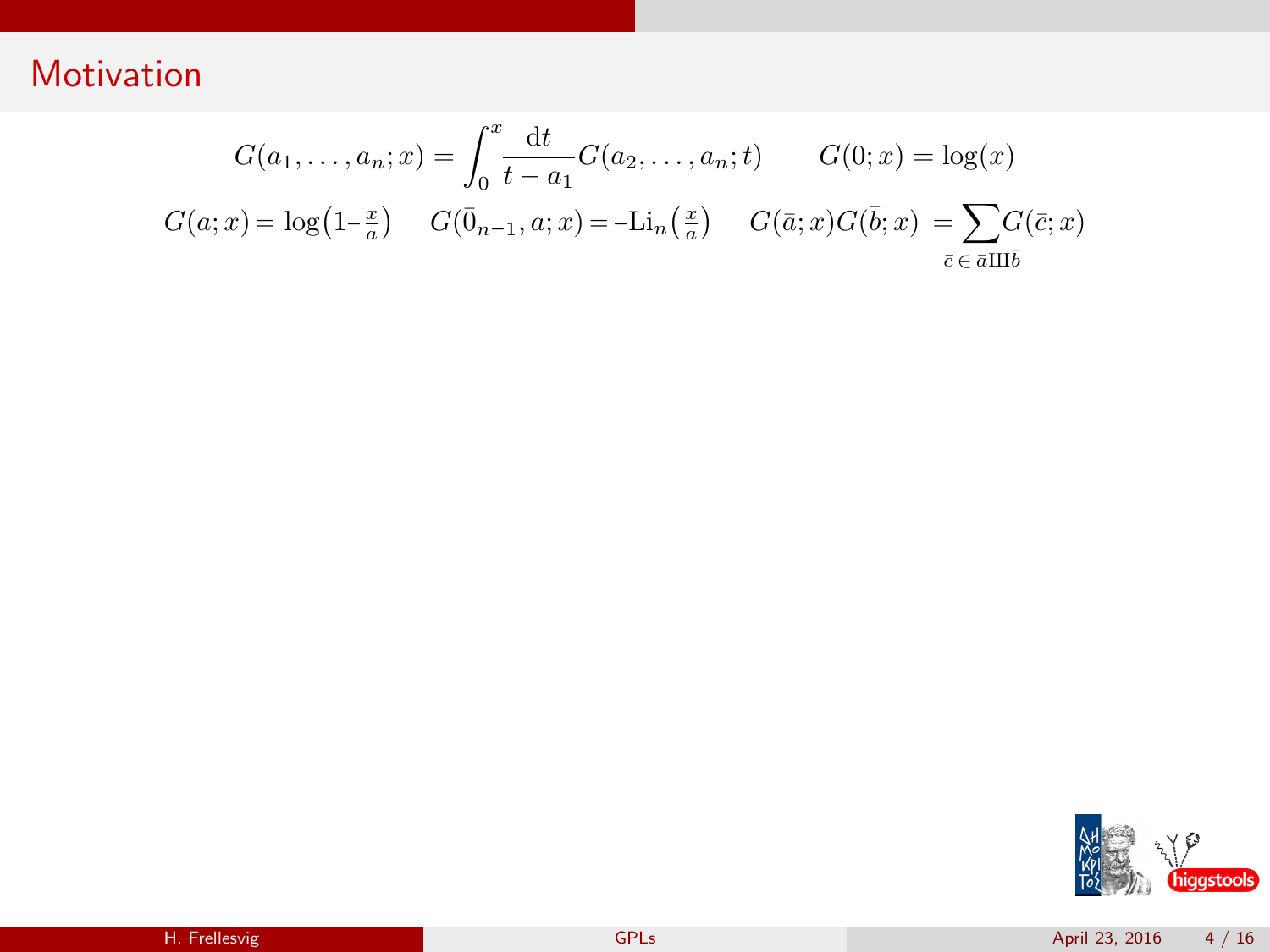$$
G(a_1, ..., a_n; x) = \int_0^x \frac{dt}{t - a_1} G(a_2, ..., a_n; t) \qquad G(0; x) = \log(x)
$$
  

$$
G(a; x) = \log(1 - \frac{x}{a}) \qquad G(\bar{0}_{n-1}, a; x) = -\text{Li}_n(\frac{x}{a}) \qquad G(\bar{a}; x)G(\bar{b}; x) = \sum_{\bar{c} \in \bar{a} \amalg \bar{b}} G(\bar{c}; x)
$$

For loop-corrections to scattering amplitude calculations, a lot of Feynman integrals are needed.

For each process, they can (using IBPs) be expressed in terms of a minimal set, denoted master integrals.

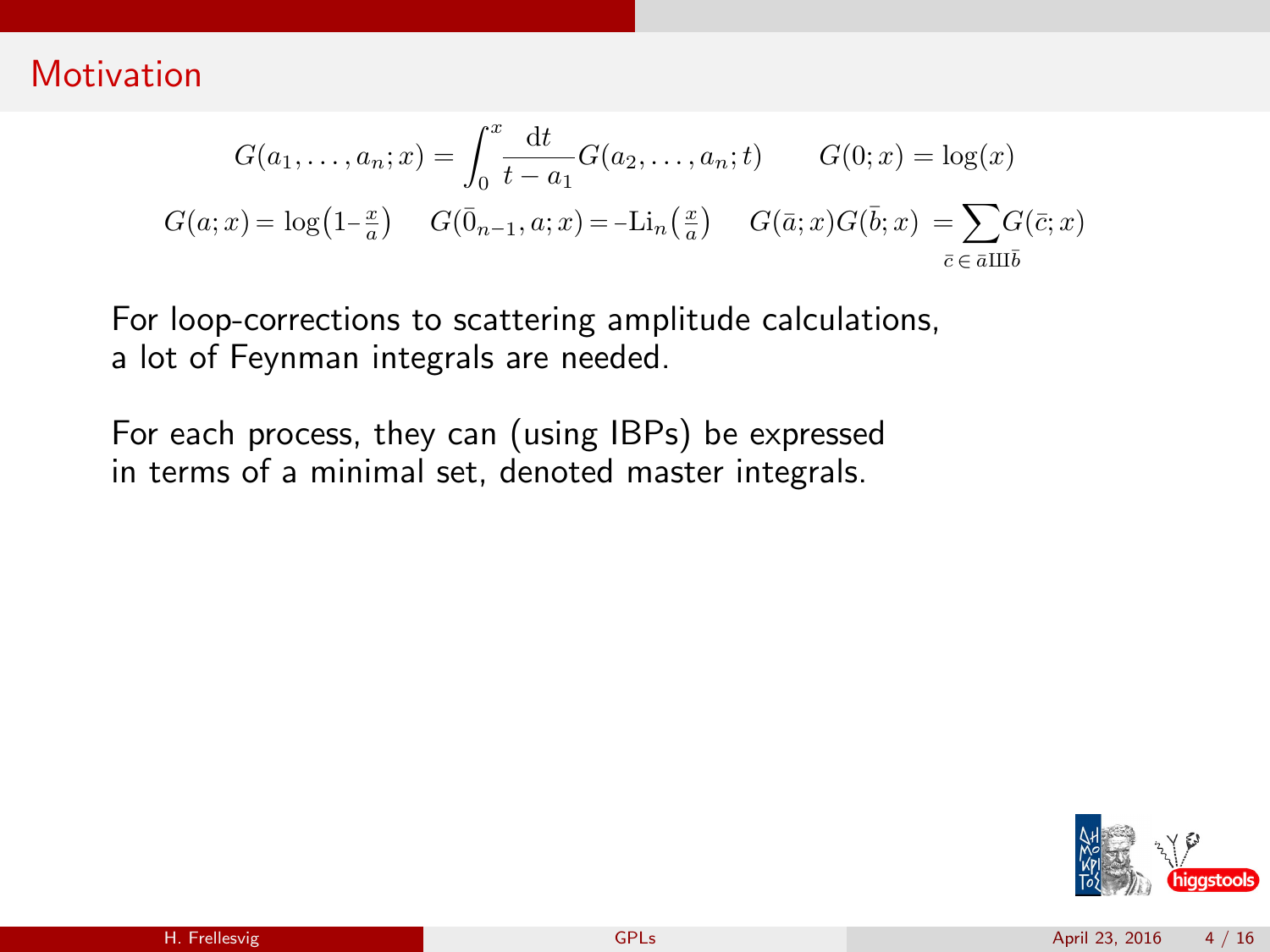$$
G(a_1, ..., a_n; x) = \int_0^x \frac{dt}{t - a_1} G(a_2, ..., a_n; t) \qquad G(0; x) = \log(x)
$$
  

$$
G(a; x) = \log(1 - \frac{x}{a}) \qquad G(\bar{0}_{n-1}, a; x) = -\text{Li}_n(\frac{x}{a}) \qquad G(\bar{a}; x)G(\bar{b}; x) = \sum_{\bar{c} \in \bar{a} \amalg \bar{b}} G(\bar{c}; x)
$$

For loop-corrections to scattering amplitude calculations, a lot of Feynman integrals are needed.

For each process, they can (using IBPs) be expressed in terms of a minimal set, denoted master integrals.

 $\mathcal{L}$ . Freellesvig Gels April 7, 2016 3  $\mathcal{L}$ Example: The one-loop corection to massless  $2 \rightarrow 2$  scattering (e.g. QCD contribution to 2-jet production at the LHC)

Three master integrals: two 'bubbles', one 'box'.



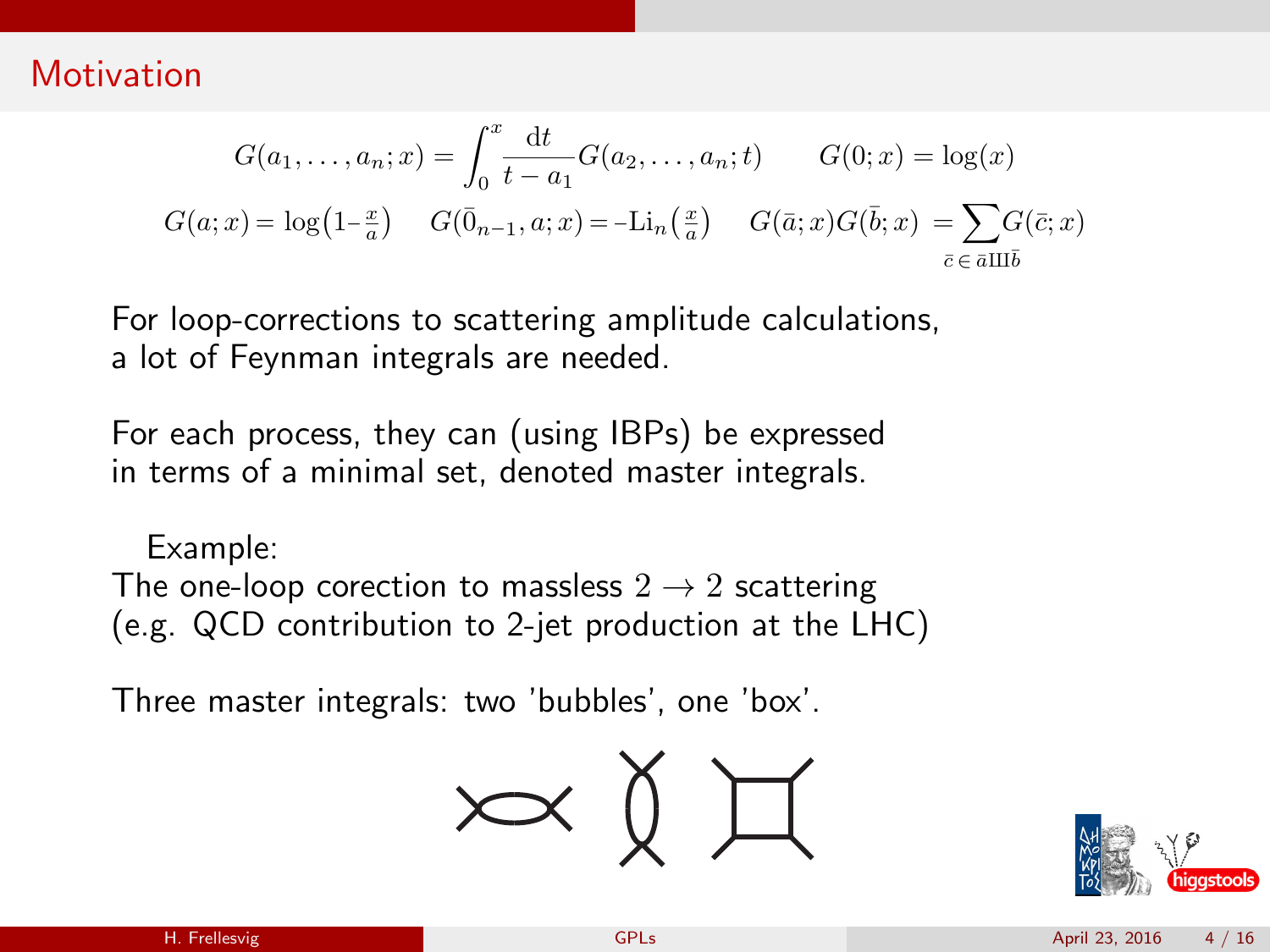$$
G(a_1, \ldots, a_n; x) = \int_0^x \frac{\mathrm{d}t}{t - a_1} G(a_2, \ldots, a_n; t) \qquad G(0; x) = \log(x)
$$

$$
G(a; x) = \log(1 - \frac{x}{a}) \qquad G(\bar{0}_{n-1}, a; x) = -\mathrm{Li}_n\left(\frac{x}{a}\right) \qquad G(\bar{a}; x)G(\bar{b}; x) = \sum_{\bar{c} \in \bar{a} \amalg \bar{b}} G(\bar{c}; x)
$$

We define the vector  $f = \{I_{s-\text{bubble}}, I_{t-\text{bubble}}, I_{\text{box}}\}$  and  $x = s/t$ . Then  $\frac{df}{dx} = A(x, \epsilon) f$ .

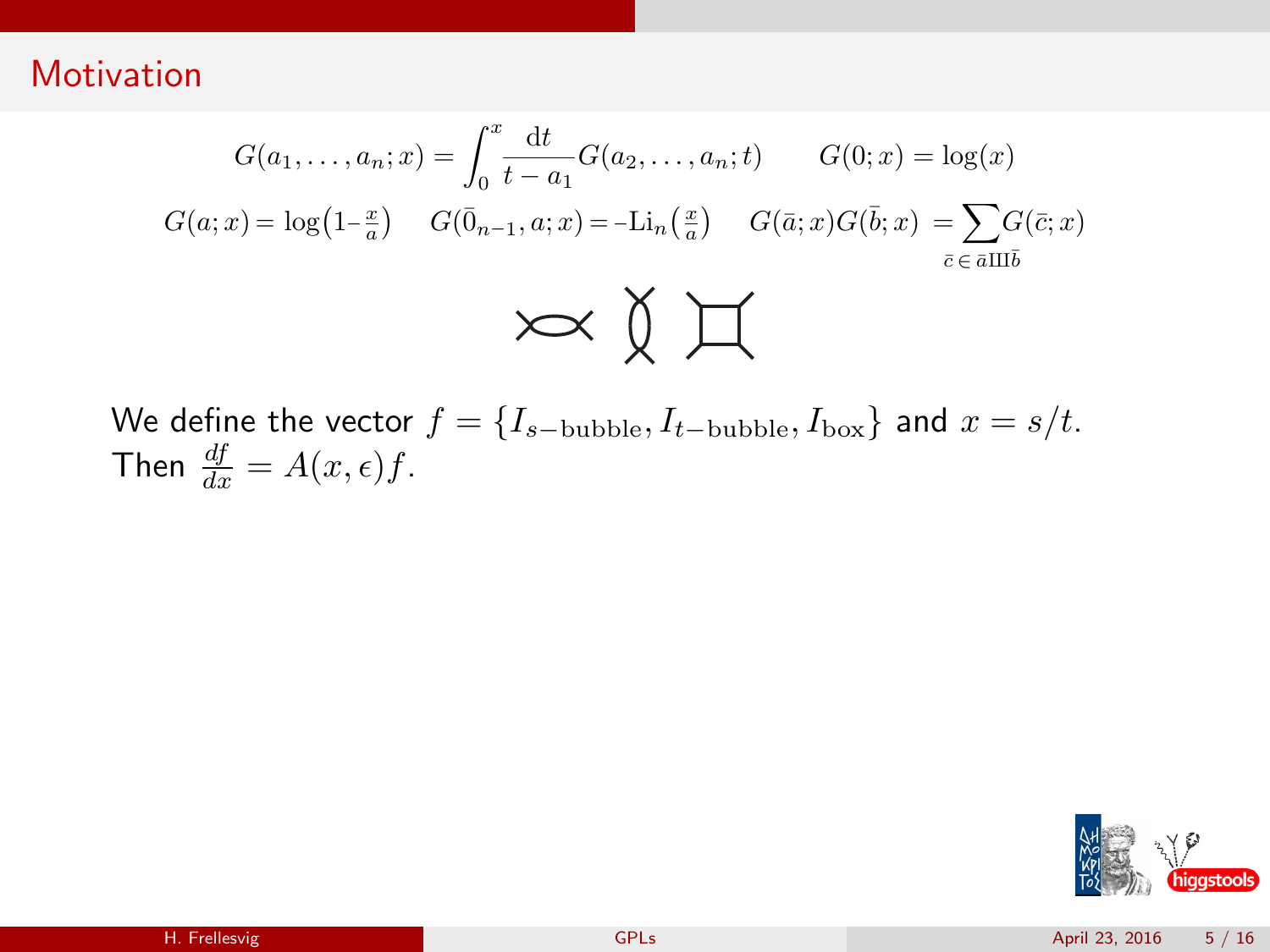$$
G(a_1, \dots, a_n; x) = \int_0^x \frac{\mathrm{d}t}{t - a_1} G(a_2, \dots, a_n; t) \qquad G(0; x) = \log(x)
$$

$$
G(a; x) = \log(1 - \frac{x}{a}) \qquad G(\bar{0}_{n-1}, a; x) = -\mathrm{Li}_n\left(\frac{x}{a}\right) \qquad G(\bar{a}; x) G(\bar{b}; x) = \sum_{\bar{c} \in \bar{a} \amalg \bar{b}} G(\bar{c}; x)
$$

We define the vector  $f = \{I_{s-\text{bubble}}, I_{t-\text{bubble}}, I_{\text{box}}\}$  and  $x = s/t$ . Then  $\frac{df}{dx} = A(x, \epsilon) f$ .

A smart choice of  $f$  gives the 'canonical' form (Henn: [arXiv:1304.1806])

$$
df = \epsilon \sum_{i} d \log(q_i(x)) \tilde{A}_i f
$$

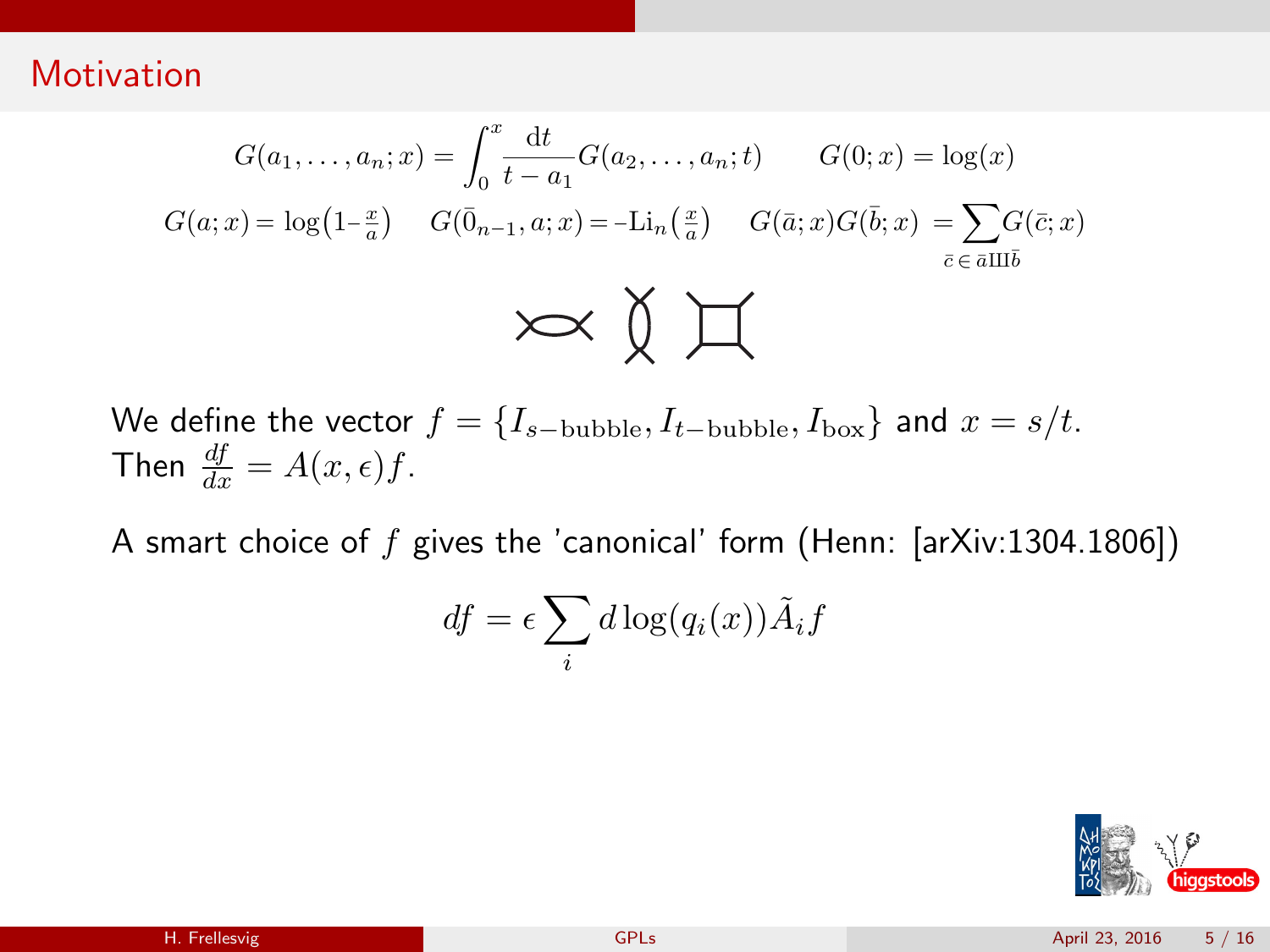$$
G(a_1, \dots, a_n; x) = \int_0^x \frac{\mathrm{d}t}{t - a_1} G(a_2, \dots, a_n; t) \qquad G(0; x) = \log(x)
$$

$$
G(a; x) = \log(1 - \frac{x}{a}) \qquad G(\bar{0}_{n-1}, a; x) = -\mathrm{Li}_n\left(\frac{x}{a}\right) \qquad G(\bar{a}; x) G(\bar{b}; x) = \sum_{\bar{c} \in \bar{a} \amalg \bar{b}} G(\bar{c}; x)
$$

We define the vector  $f = \{I_{s-\text{bubble}}, I_{t-\text{bubble}}, I_{\text{box}}\}$  and  $x = s/t$ . Then  $\frac{df}{dx} = A(x, \epsilon) f$ .

A smart choice of  $f$  gives the 'canonical' form (Henn: [arXiv:1304.1806])

$$
df = \epsilon \sum_{i} d \log(q_i(x)) \tilde{A}_i f
$$

If we expand  $f(\epsilon, x) = \sum \epsilon^i f^{(i)}(x)$ , and if  $q_1 = x - a_1$ , then

$$
\frac{df^{(n)}}{dx} = \frac{1}{x - a_1} \tilde{A}_1 f^{(n-1)} + \dots
$$

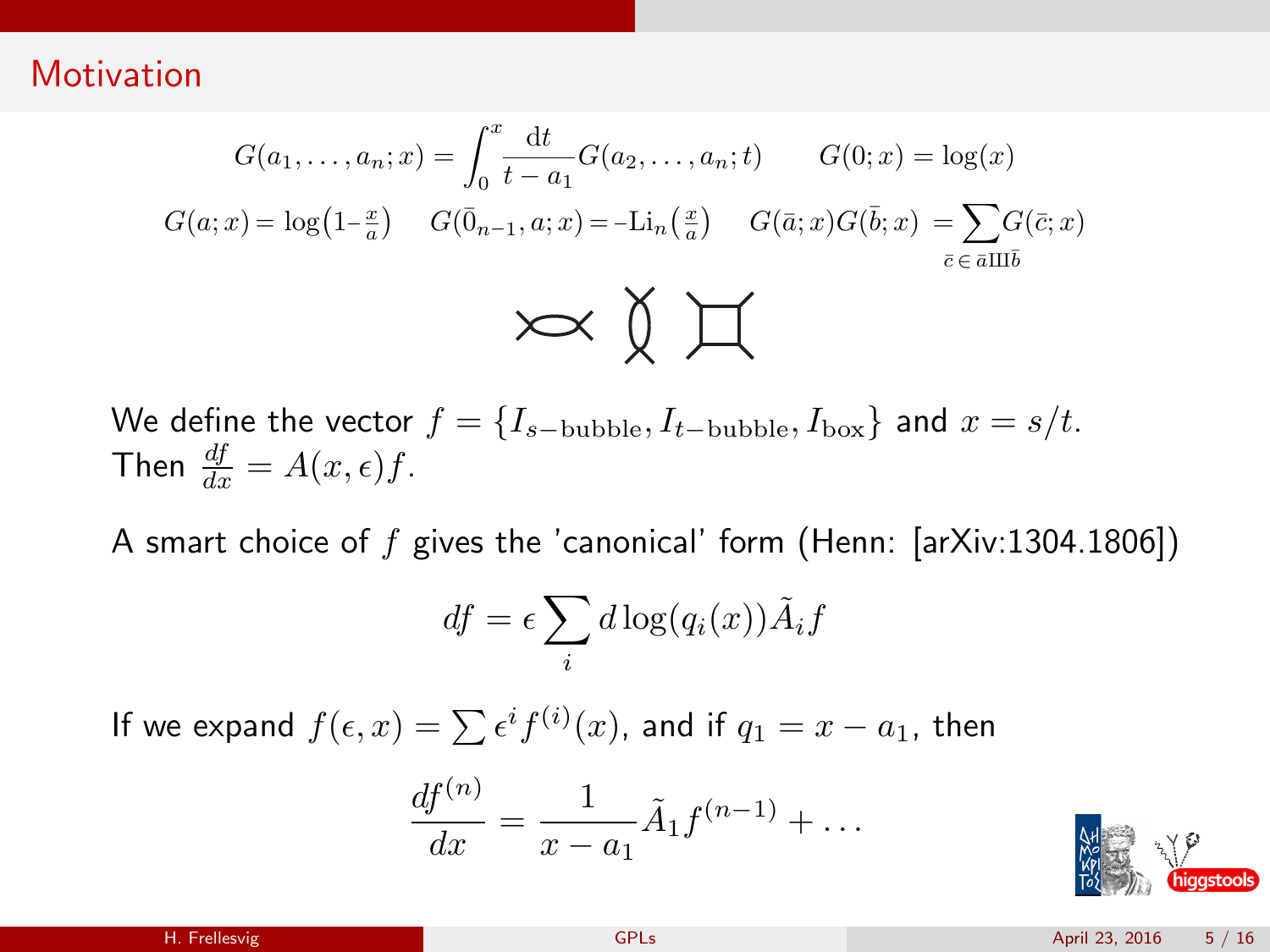$$
G(a_1, ..., a_n; x) = \int_0^x \frac{dt}{t - a_1} G(a_2, ..., a_n; t) \qquad G(0; x) = \log(x)
$$
  

$$
G(a; x) = \log(1 - \frac{x}{a}) \qquad G(\bar{0}_{n-1}, a; x) = -\text{Li}_n(\frac{x}{a}) \qquad G(\bar{a}; x)G(\bar{b}; x) = \sum_{\bar{c} \in \bar{a} \amalg \bar{b}} G(\bar{c}; x)
$$

We want to express GPLs in terms of better known objects.

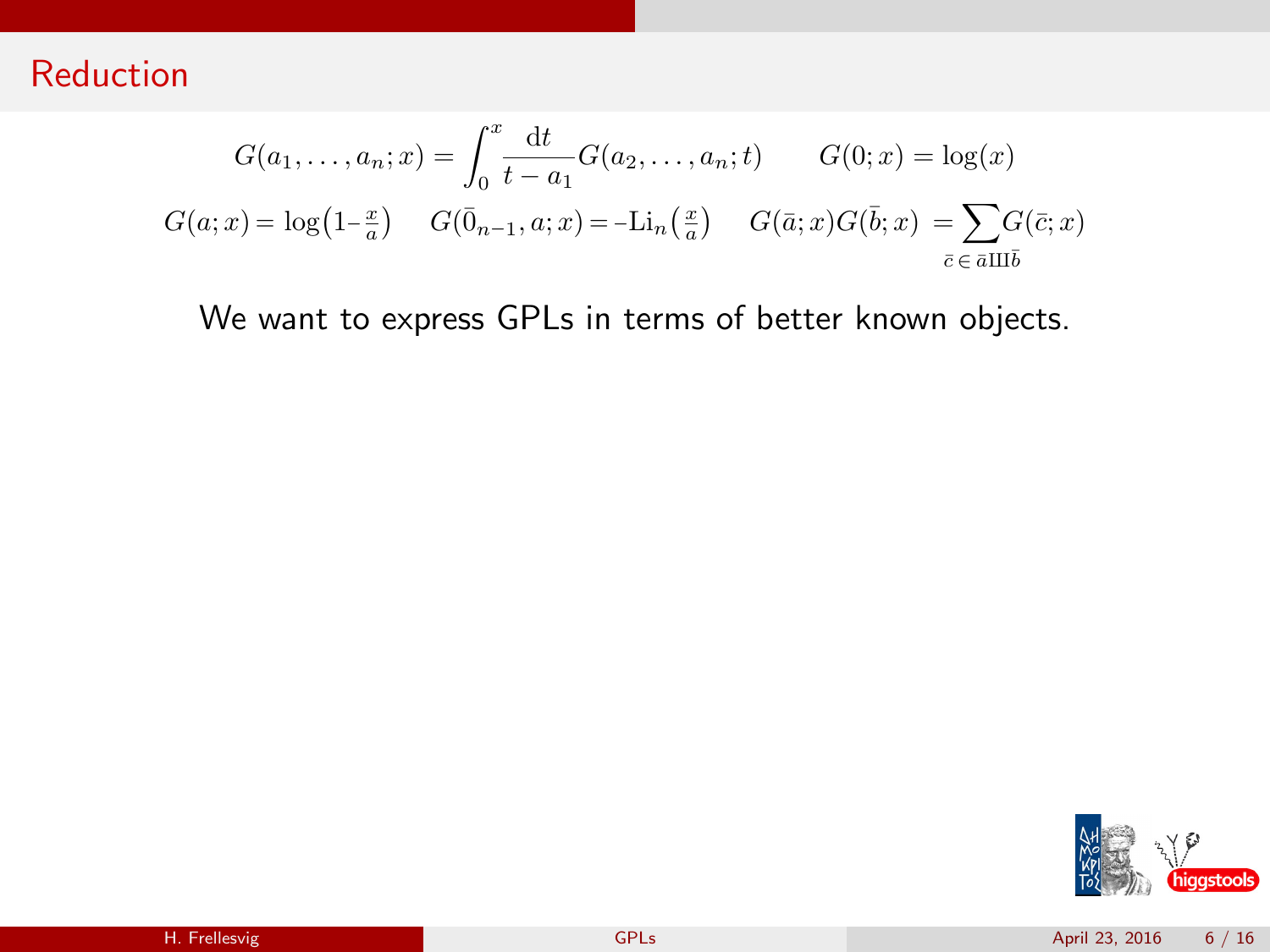$$
G(a_1, ..., a_n; x) = \int_0^x \frac{dt}{t - a_1} G(a_2, ..., a_n; t) \qquad G(0; x) = \log(x)
$$
  

$$
G(a; x) = \log(1 - \frac{x}{a}) \qquad G(\bar{0}_{n-1}, a; x) = -\text{Li}_n(\frac{x}{a}) \qquad G(\bar{a}; x)G(\bar{b}; x) = \sum_{\bar{c} \in \bar{a} \amalg \bar{b}} G(\bar{c}; x)
$$

We want to express GPLs in terms of better known objects.

It was conjectured by Goncharov [arXiv:1110.0458] that all GPLs up to weight 4 (all that is needed at two-loop) can be expressed in terms of

$$
log(x)
$$
,  $Li_2(x)$ ,  $Li_3(x)$ ,  $Li_4(x)$ ,  $Li_{2,2}(x, y)$ 

$$
\text{Li}_n(x) = \int_0^x \frac{\mathrm{d}t}{t} \text{Li}_{n-1}(t) \quad \text{with} \quad \text{Li}_1(x) \equiv -\log(1-x)
$$
\n
$$
\text{Li}_{2,2}(x,y) = \int_0^1 \frac{\log(t)\text{Li}_2(xyt)}{t - \frac{1}{x}} \mathrm{d}t
$$

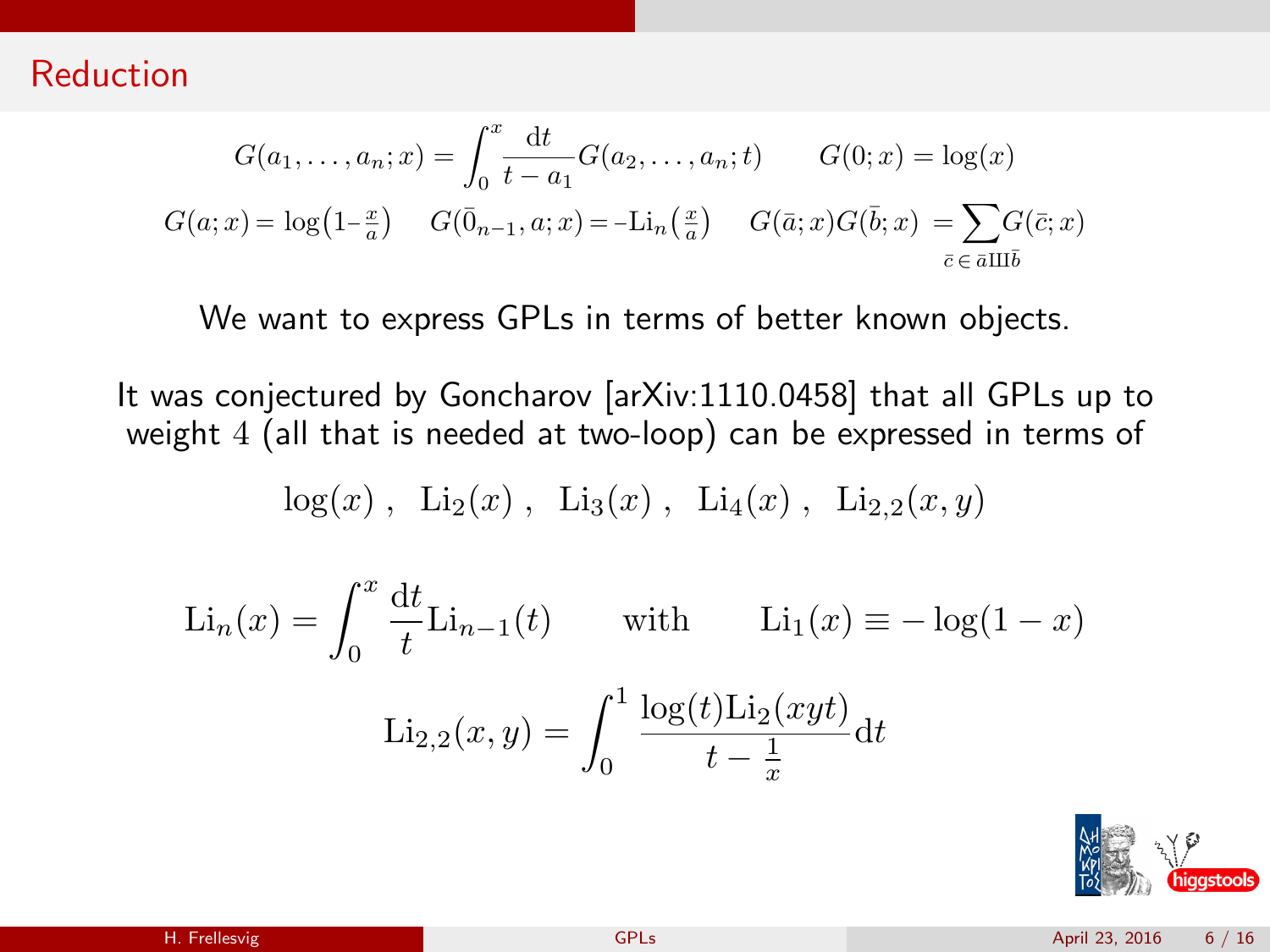$$
G(a_1, ..., a_n; x) = \int_0^x \frac{dt}{t - a_1} G(a_2, ..., a_n; t) \qquad G(0; x) = \log(x)
$$
  

$$
G(a; x) = \log(1 - \frac{x}{a}) \qquad G(\bar{0}_{n-1}, a; x) = -\text{Li}_n(\frac{x}{a}) \qquad G(\bar{a}; x)G(\bar{b}; x) = \sum_{\bar{c} \in \bar{a} \amalg \bar{b}} G(\bar{c}; x)
$$

We want to express GPLs in terms of better known objects.

It was conjectured by Goncharov [arXiv:1110.0458] that all GPLs up to weight 4 (all that is needed at two-loop) can be expressed in terms of

$$
log(x)
$$
,  $Li_2(x)$ ,  $Li_3(x)$ ,  $Li_4(x)$ ,  $Li_{2,2}(x, y)$ 

$$
\text{Li}_n(x) = \int_0^x \frac{\mathrm{d}t}{t} \text{Li}_{n-1}(t) \quad \text{with} \quad \text{Li}_1(x) \equiv -\log(1-x)
$$
\n
$$
\text{Li}_{2,2}(x,y) = \int_0^1 \frac{\log(t)\text{Li}_2(xyt)}{t - \frac{1}{x}} \mathrm{d}t
$$

Let's show that...

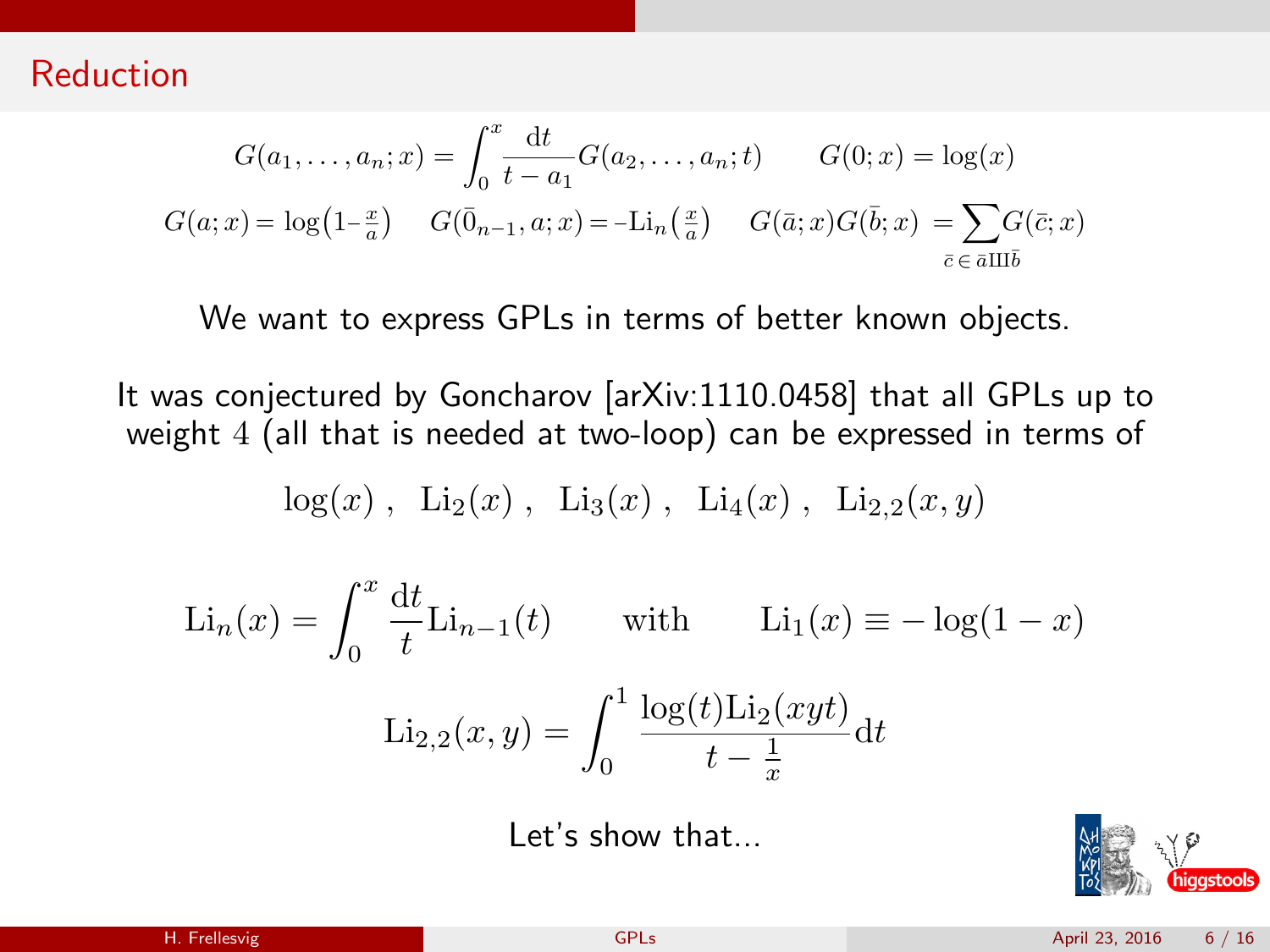$$
G(a_1, ..., a_n; x) = \int_0^x \frac{dt}{t - a_1} G(a_2, ..., a_n; t) \qquad G(0; x) = \log(x)
$$
  

$$
G(a; x) = \log(1 - \frac{x}{a}) \qquad G(\bar{0}_{n-1}, a; x) = -\text{Li}_n(\frac{x}{a}) \qquad G(\bar{a}; x)G(\bar{b}; x) = \sum_{\bar{c} \in \bar{a} \amalg \bar{b}} G(\bar{c}; x)
$$

Reduction at weight two:  $A \neq B \neq X \neq 0$ 

 $G(A, B; X) = G(\frac{A}{B}, 1; \frac{X}{B}) \equiv G(a, 1; x)$ 

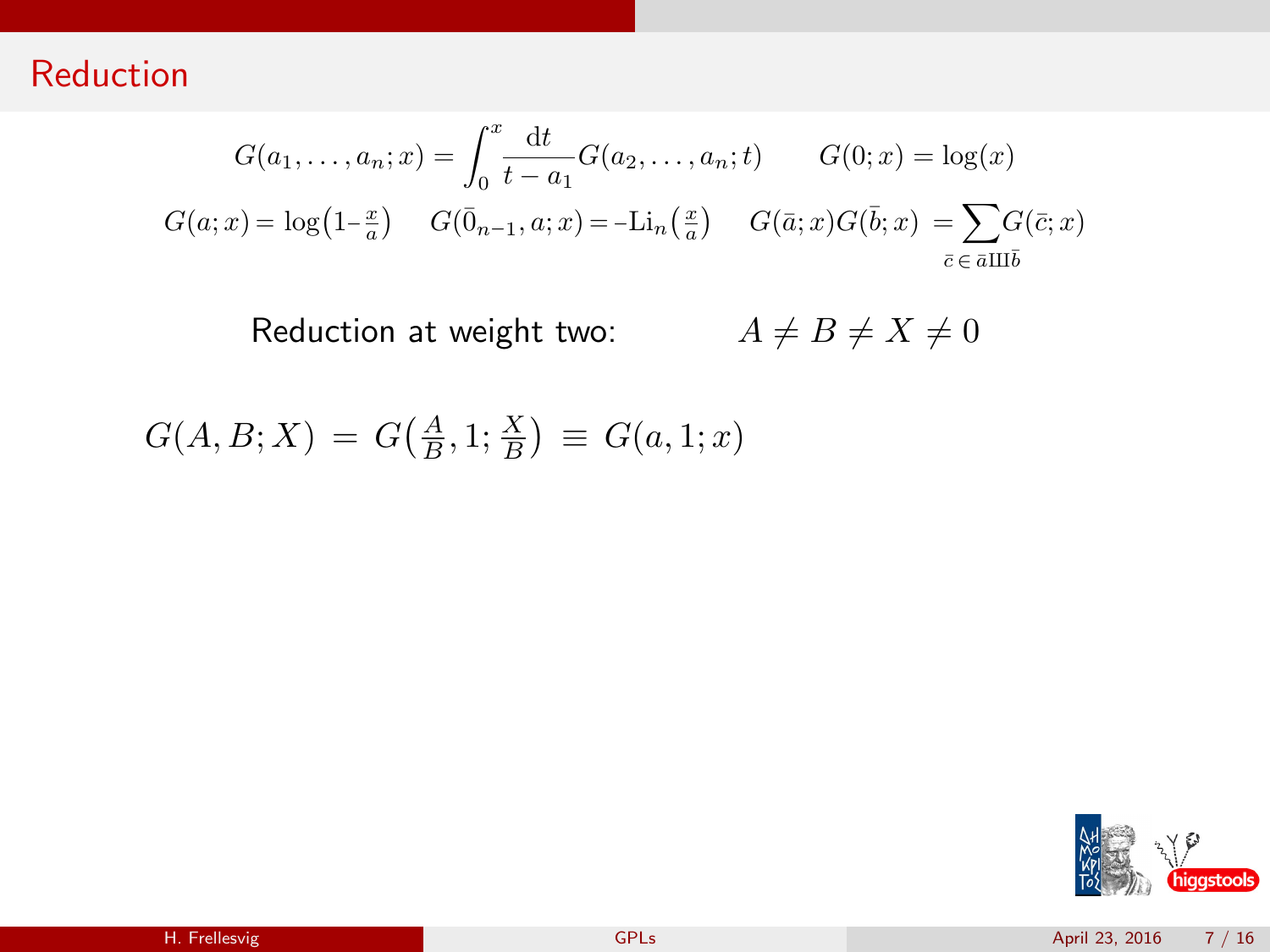$$
G(a_1, \dots, a_n; x) = \int_0^x \frac{\mathrm{d}t}{t - a_1} G(a_2, \dots, a_n; t) \qquad G(0; x) = \log(x)
$$

$$
G(a; x) = \log(1 - \frac{x}{a}) \qquad G(\bar{0}_{n-1}, a; x) = -\mathrm{Li}_n\left(\frac{x}{a}\right) \qquad G(\bar{a}; x)G(\bar{b}; x) = \sum_{\bar{c} \in \bar{a} \amalg \bar{b}} G(\bar{c}; x)
$$

$$
G(A, B; X) = G(\frac{A}{B}, 1; \frac{X}{B}) \equiv G(a, 1; x)
$$
  
= 
$$
\int_0^x \frac{dt}{t-a} G(1; t) = \int_0^x \frac{dt}{t-a} G(0; 1-t)
$$

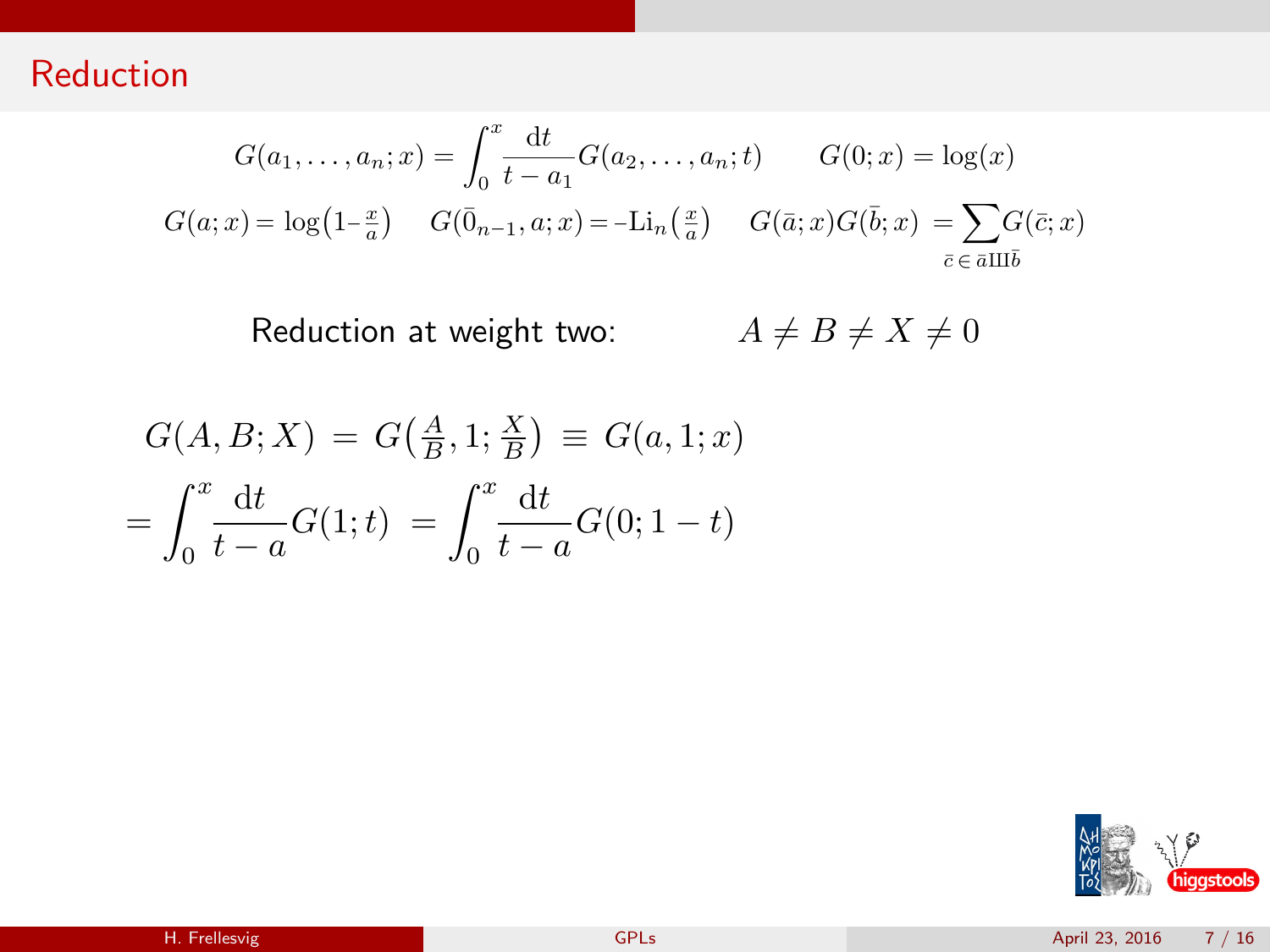$$
G(a_1, \dots, a_n; x) = \int_0^x \frac{\mathrm{d}t}{t - a_1} G(a_2, \dots, a_n; t) \qquad G(0; x) = \log(x)
$$

$$
G(a; x) = \log(1 - \frac{x}{a}) \qquad G(\bar{0}_{n-1}, a; x) = -\mathrm{Li}_n\left(\frac{x}{a}\right) \qquad G(\bar{a}; x)G(\bar{b}; x) = \sum_{\bar{c} \in \bar{a} \amalg \bar{b}} G(\bar{c}; x)
$$

$$
G(A, B; X) = G(\frac{A}{B}, 1; \frac{X}{B}) \equiv G(a, 1; x)
$$
  
= 
$$
\int_0^x \frac{dt}{t-a} G(1; t) = \int_0^x \frac{dt}{t-a} G(0; 1-t)
$$
  
= 
$$
\int_1^{1-x} \frac{dy}{y-(1-a)} G(0; y) \qquad (y = 1-t)
$$

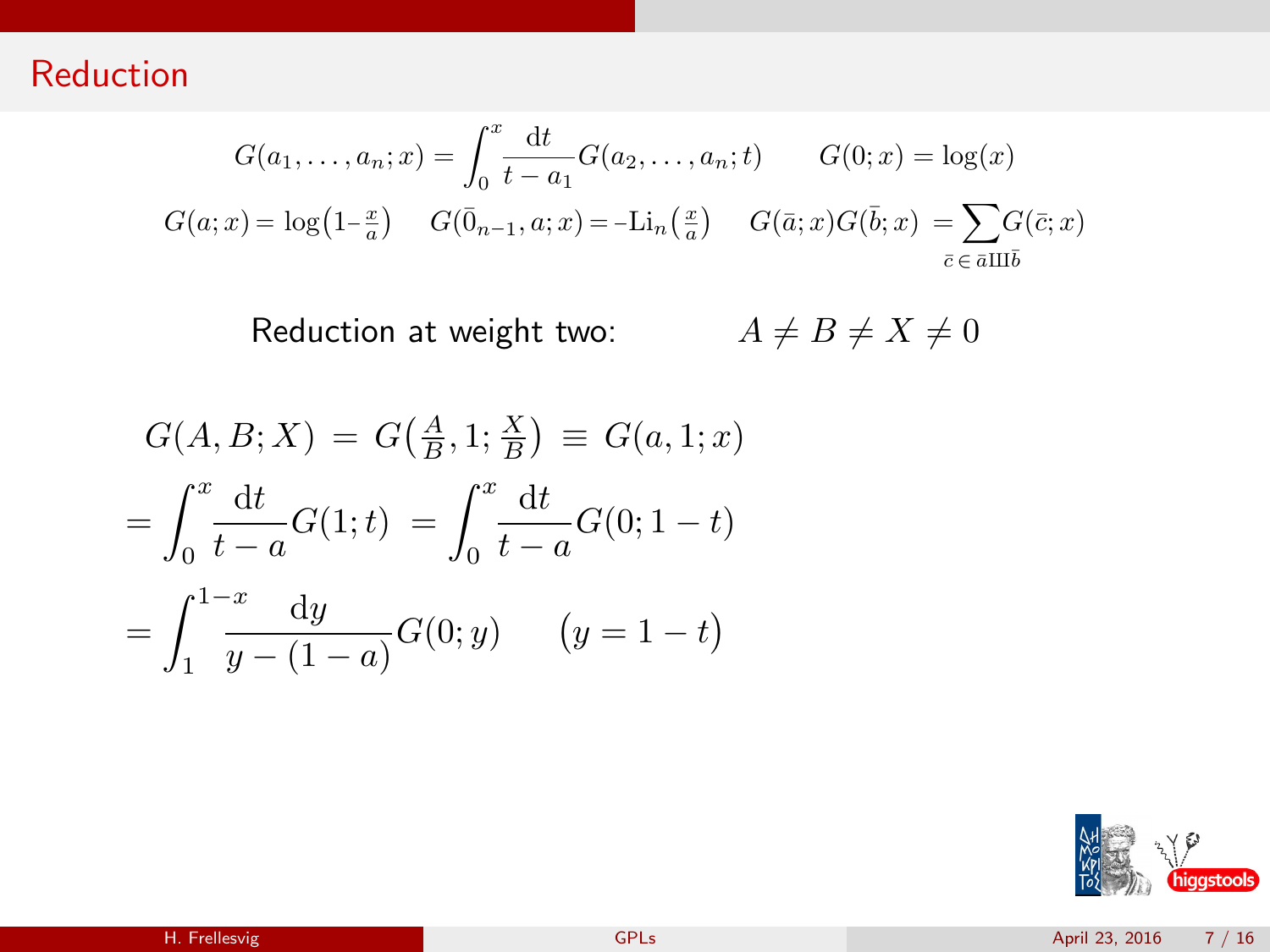$$
G(a_1, \dots, a_n; x) = \int_0^x \frac{\mathrm{d}t}{t - a_1} G(a_2, \dots, a_n; t) \qquad G(0; x) = \log(x)
$$

$$
G(a; x) = \log\left(1 - \frac{x}{a}\right) \quad G(\bar{0}_{n-1}, a; x) = -\mathrm{Li}_n\left(\frac{x}{a}\right) \quad G(\bar{a}; x)G(\bar{b}; x) = \sum_{\bar{c} \in \bar{a} \amalg \bar{b}} G(\bar{c}; x)
$$

$$
G(A, B; X) = G(\frac{A}{B}, 1; \frac{X}{B}) \equiv G(a, 1; x)
$$
  
= 
$$
\int_0^x \frac{dt}{t-a} G(1; t) = \int_0^x \frac{dt}{t-a} G(0; 1-t)
$$
  
= 
$$
\int_1^{1-x} \frac{dy}{y-(1-a)} G(0; y) \qquad (y = 1 - t)
$$
  
= 
$$
G(1 - a, 0; 1 - x) - G(1 - a, 0; 1)
$$

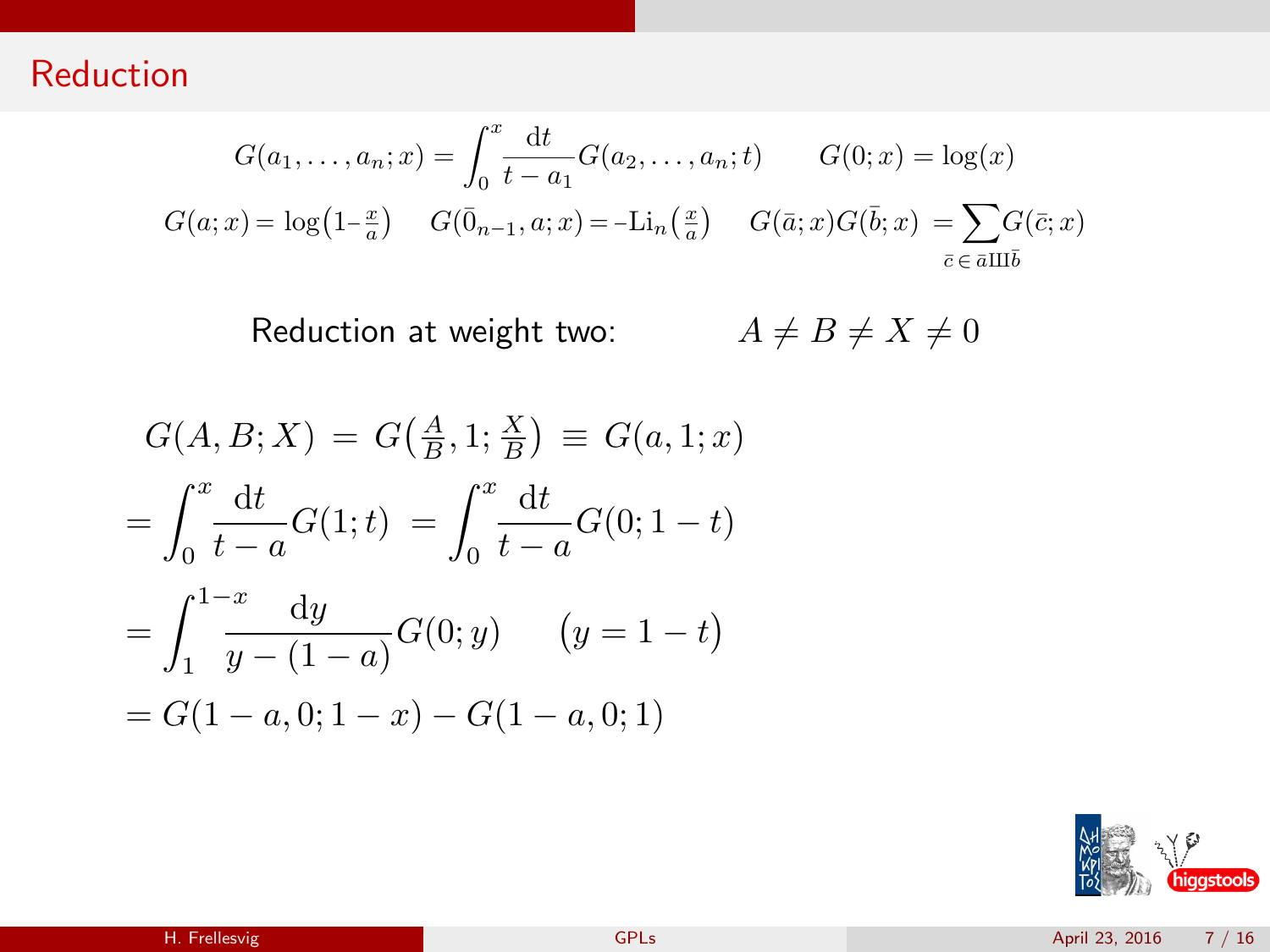$$
G(a_1, \dots, a_n; x) = \int_0^x \frac{\mathrm{d}t}{t - a_1} G(a_2, \dots, a_n; t) \qquad G(0; x) = \log(x)
$$

$$
G(a; x) = \log\left(1 - \frac{x}{a}\right) \quad G(\bar{0}_{n-1}, a; x) = -\mathrm{Li}_n\left(\frac{x}{a}\right) \quad G(\bar{a}; x)G(\bar{b}; x) = \sum_{\bar{c} \in \bar{a} \amalg \bar{b}} G(\bar{c}; x)
$$



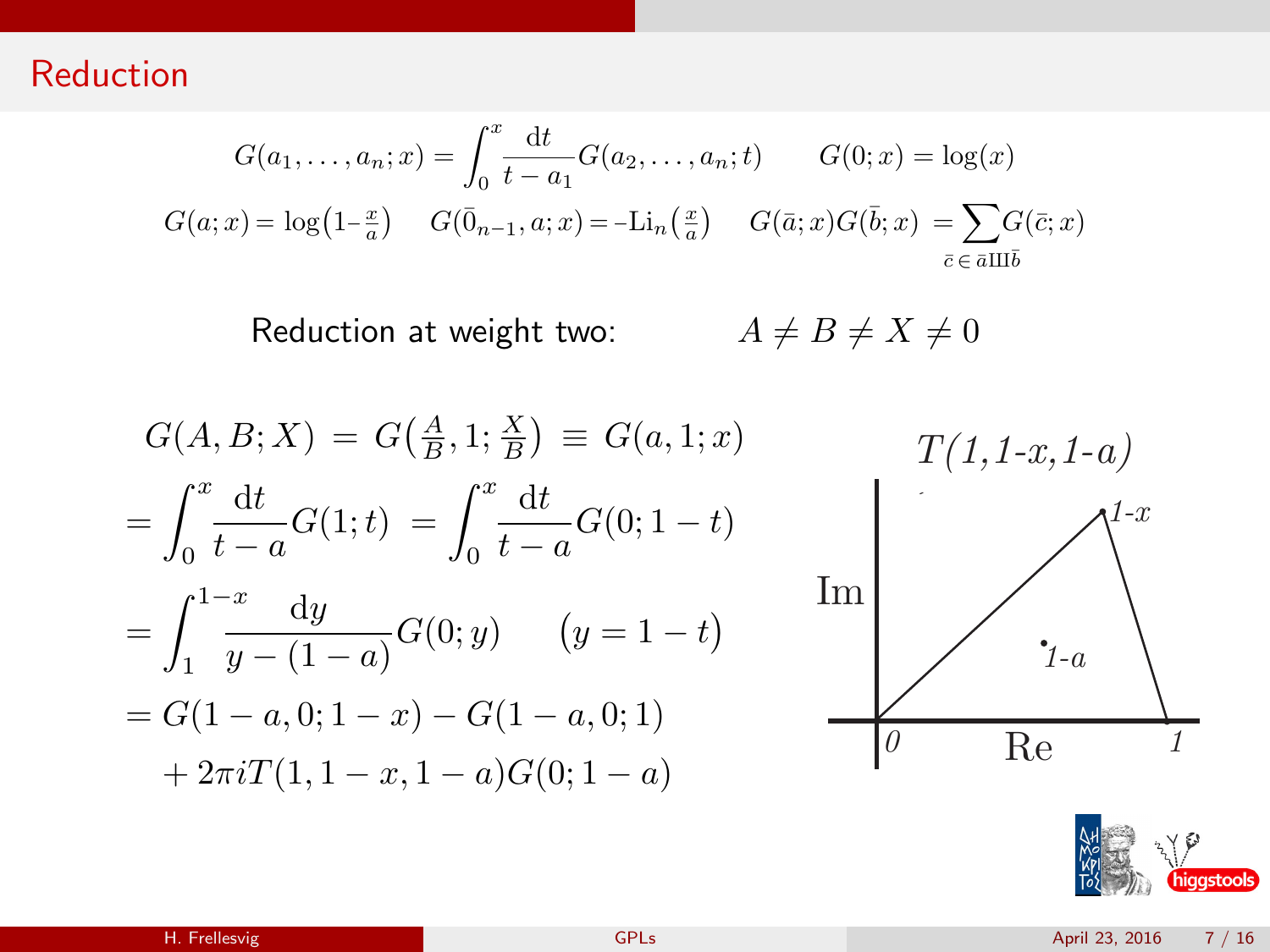$$
G(a_1, ..., a_n; x) = \int_0^x \frac{dt}{t - a_1} G(a_2, ..., a_n; t) \qquad G(0; x) = \log(x)
$$
  

$$
G(a; x) = \log(1 - \frac{x}{a}) \qquad G(\bar{0}_{n-1}, a; x) = -\text{Li}_n(\frac{x}{a}) \qquad G(\bar{a}; x)G(\bar{b}; x) = \sum_{\bar{c} \in \bar{a} \amalg \bar{b}} G(\bar{c}; x)
$$

Reduction at weight two (cont.):

$$
G(A, B, X) = G(\frac{A}{B}, 1; \frac{X}{B}) \equiv G(a, 1, x)
$$
  
=  $G(1 - a, 0; 1 - x) - G(1 - a, 0; 1) + 2\pi i T(1, 1 - x, 1 - a)G(0; 1 - a)$ 

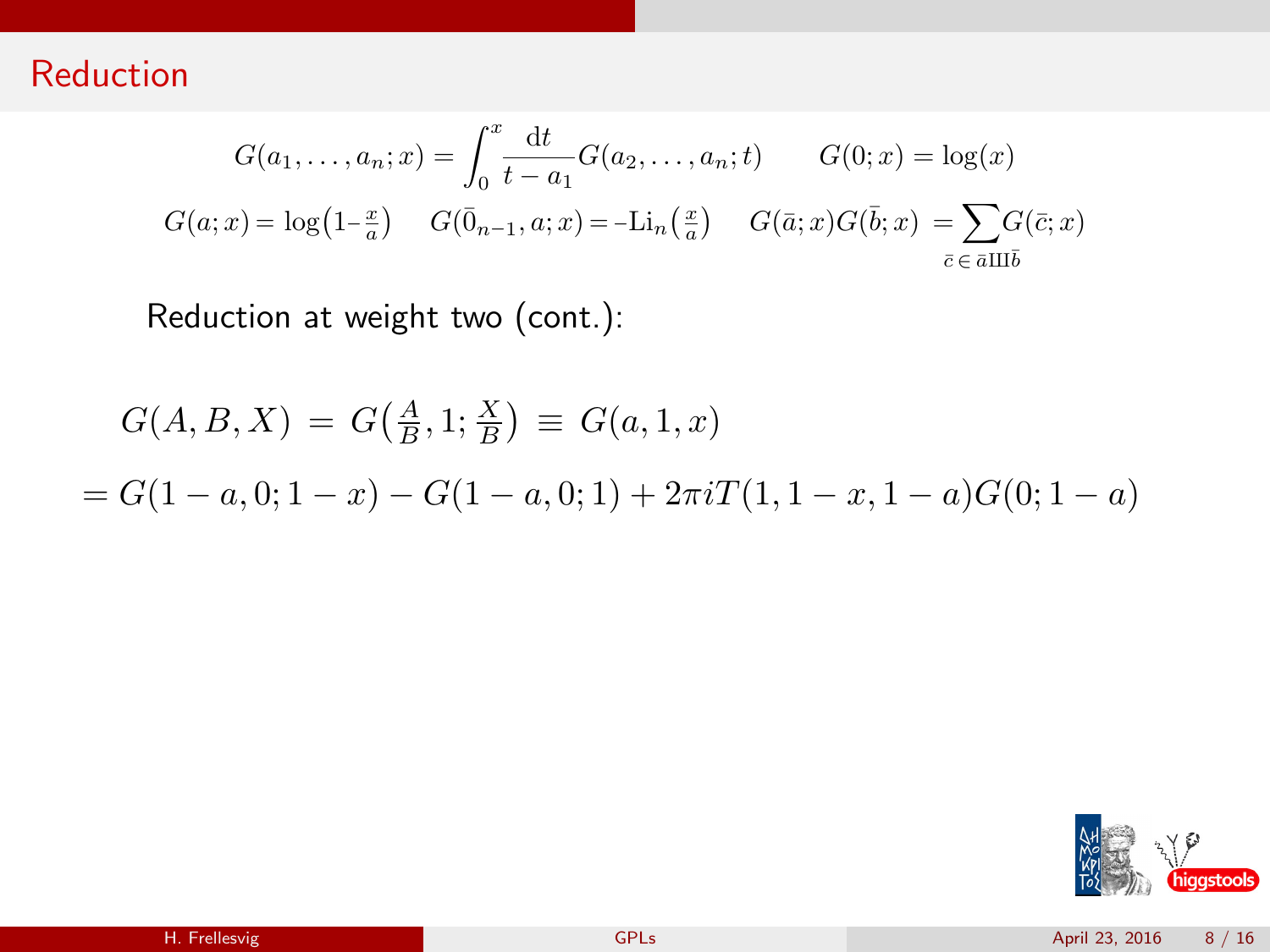$$
G(a_1, \dots, a_n; x) = \int_0^x \frac{\mathrm{d}t}{t - a_1} G(a_2, \dots, a_n; t) \qquad G(0; x) = \log(x)
$$

$$
G(a; x) = \log(1 - \frac{x}{a}) \qquad G(\bar{0}_{n-1}, a; x) = -\mathrm{Li}_n\left(\frac{x}{a}\right) \qquad G(\bar{a}; x)G(\bar{b}; x) = \sum_{\bar{c} \in \bar{a} \amalg \bar{b}} G(\bar{c}; x)
$$

Reduction at weight two (cont.):

$$
G(A, B, X) = G(\frac{A}{B}, 1; \frac{X}{B}) \equiv G(a, 1, x)
$$
  
=  $G(1 - a, 0; 1 - x) - G(1 - a, 0; 1) + 2\pi i T(1, 1 - x, 1 - a)G(0; 1 - a)$   
=  $G(1 - a; 1 - x)G(0, 1 - x) - G(0, 1 - a; 1 - x) - G(1 - a; 1)G(0, 1)$   
+  $G(0, 1 - a; 1) + 2\pi i T(1, 1 - x, 1 - a)G(0; 1 - a)$ 

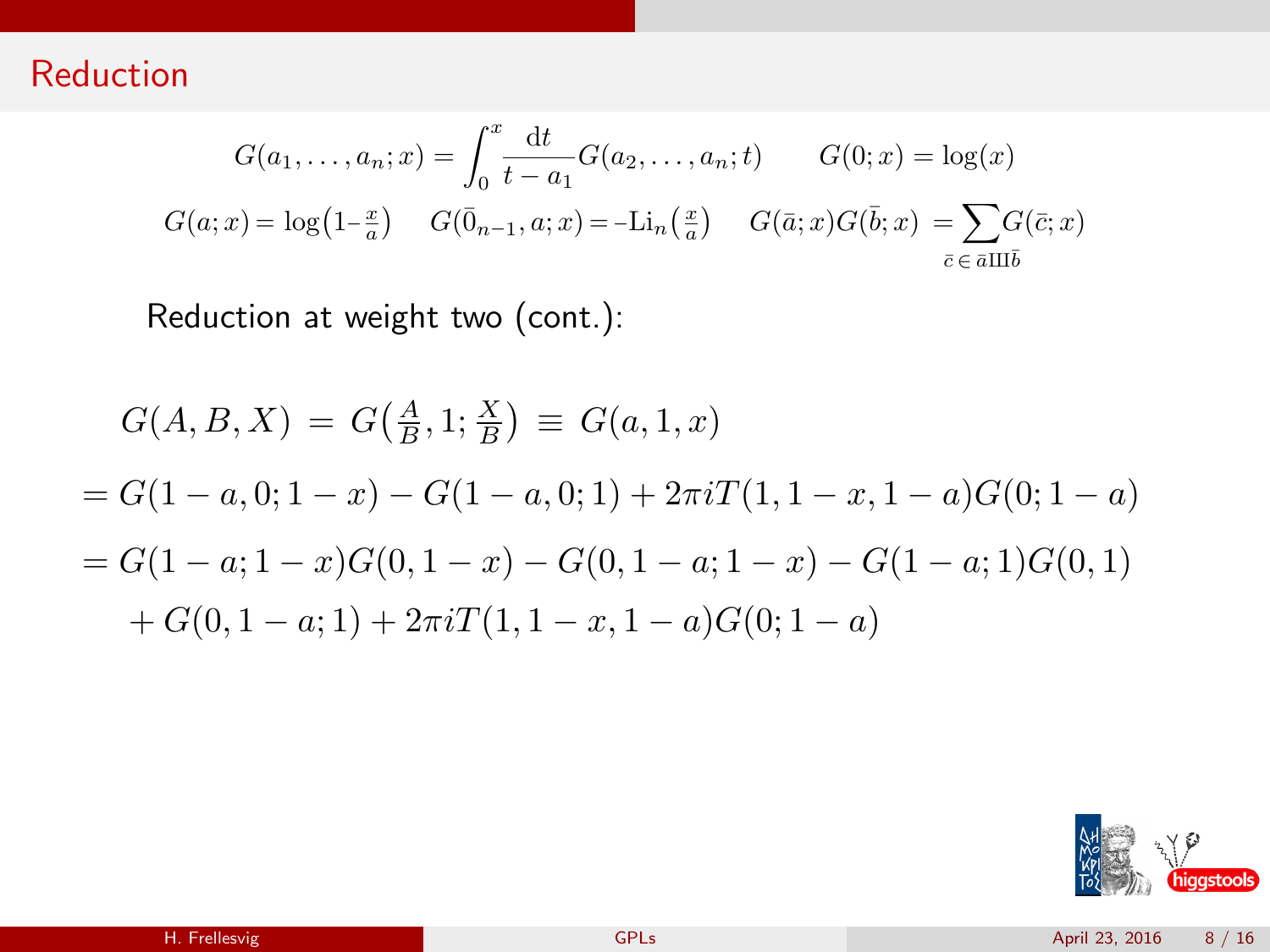$$
G(a_1, ..., a_n; x) = \int_0^x \frac{dt}{t - a_1} G(a_2, ..., a_n; t) \qquad G(0; x) = \log(x)
$$
  

$$
G(a; x) = \log(1 - \frac{x}{a}) \qquad G(\bar{0}_{n-1}, a; x) = -\text{Li}_n(\frac{x}{a}) \qquad G(\bar{a}; x)G(\bar{b}; x) = \sum_{\bar{c} \in \bar{a} \amalg \bar{b}} G(\bar{c}; x)
$$

Reduction at weight two (cont.):

$$
G(A, B, X) = G(\frac{A}{B}, 1; \frac{X}{B}) \equiv G(a, 1, x)
$$
  
=  $G(1 - a, 0; 1 - x) - G(1 - a, 0; 1) + 2\pi i T(1, 1 - x, 1 - a)G(0; 1 - a)$   
=  $G(1 - a; 1 - x)G(0, 1 - x) - G(0, 1 - a; 1 - x) - G(1 - a; 1)G(0, 1)$   
+  $G(0, 1 - a; 1) + 2\pi i T(1, 1 - x, 1 - a)G(0; 1 - a)$ 

$$
= \log \left( \frac{x-a}{1-a} \right) \log(1-x) + \text{Li}_2\left( \frac{1-x}{1-a} \right) - \text{Li}_2\left( \frac{1}{1-a} \right) + 2\pi i T(1, 1-x, 1-a) \log(1-a)
$$

Goal achieved:  $G(a, b; x)$  in terms of log, Li<sub>2</sub>.

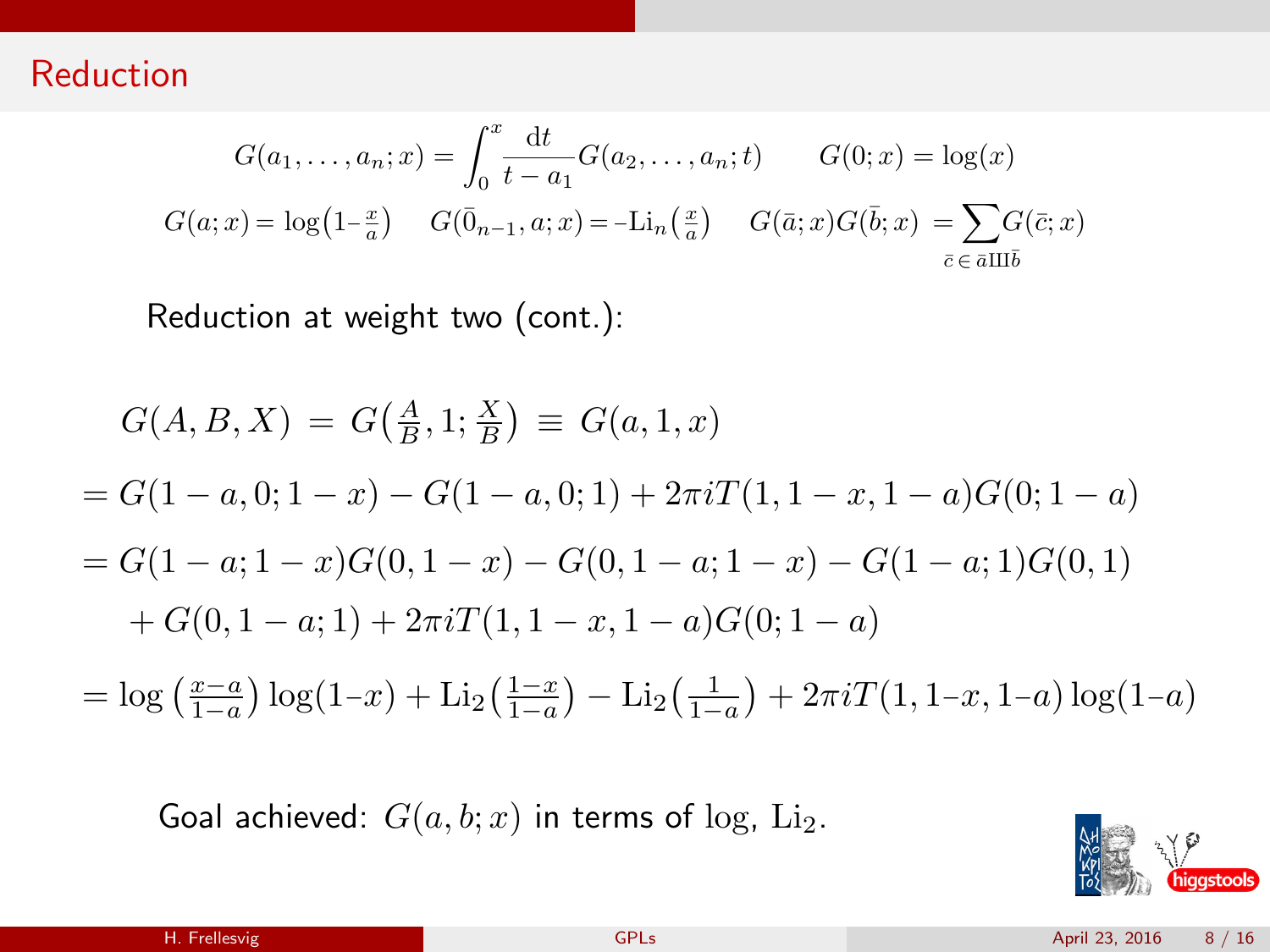$$
G(a_1, ..., a_n; x) = \int_0^x \frac{dt}{t - a_1} G(a_2, ..., a_n; t) \qquad G(0; x) = \log(x)
$$
  

$$
G(a; x) = \log(1 - \frac{x}{a}) \qquad G(\bar{0}_{n-1}, a; x) = -\text{Li}_n(\frac{x}{a}) \qquad G(\bar{a}; x)G(\bar{b}; x) = \sum_{\bar{c} \in \bar{a} \amalg \bar{b}} G(\bar{c}; x)
$$

The reduction consists of two parts:

First map a letter to zero, then do the remaining integrals.

$$
G(A_1, \ldots, A_n; X) \to G(a_1, \ldots, a_{n-1}, 0, 1)
$$
  
\n
$$
\to \log, \text{Li}_n, \text{Li}_{2,2} \text{ at weights } \leq 4.
$$

The first step can be done at all weights, The second gets much harder for each weight.

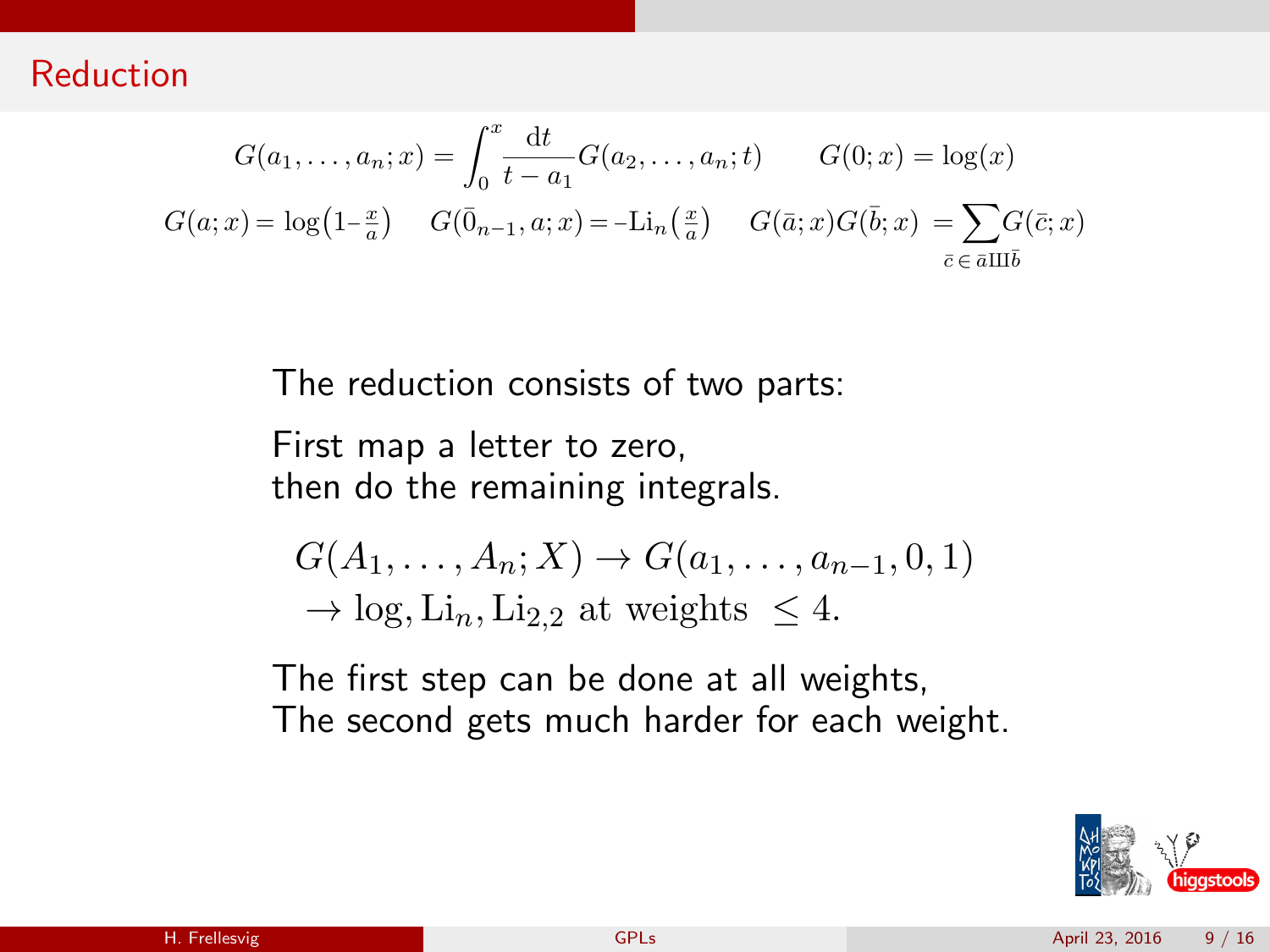$$
G(a,b,c,x) = \frac{1}{6} \log \left(\frac{c-b}{a}\right)^3 - \frac{1}{6} \log \left(\frac{c-c}{a-b}-\right)^3 - \frac{1}{6} \log \left(\frac{c-c}{a}\right)^3 + \frac{1}{6} \log \left(\frac{c-c}{a}\right)^2 + \frac{1}{2} \log \left(\frac{a-c}{a}\right) \log \left(\frac{b-c}{b}\right)^2 + \frac{1}{2} \log \left(\frac{a-c}{a}\right) \log \left(\frac{b-c}{b}\right)^2 + \frac{1}{2} \log \left(\frac{a-c}{b}\right) \log \left(\frac{b-c}{b}\right)^2 + \frac{1}{2} \log \left(\frac{a-c}{b}\right) \log \left(\frac{b-c}{b}\right)^2 + \frac{1}{2} \log \left(\frac{a-c}{b}\right) \log \left(\frac{b-c}{b}\right)^2 + \frac{1}{2} \log \left(\frac{a-c}{b}\right) \log \left(\frac{b-c}{b}\right)^2 + \frac{1}{2} \log \left(\frac{a-c}{b}\right) \log \left(\frac{b-c}{b}\right)^2 + \frac{1}{2} \log \left(\frac{a-c}{b}\right) \log \left(\frac{b-c}{b}\right)^2 + \frac{1}{2} \log \left(\frac{a-c}{b}\right) \log \left(\frac{b-c}{b}\right)^2 + \frac{1}{2} \log \left(\frac{a-c}{b}\right) \log \left(\frac{b-c}{b}\right)^2 + \frac{1}{2} \log \left(\frac{a-c}{b}\right) \log \left(\frac{b-c}{b}\right) + \frac{1}{2} \log \left(\frac{a-c}{b}\right) \log \left(\frac{b-c}{b}\right) - \frac{1}{2} \log \left(\frac{a-c}{b}\right) \log \left(\frac{b-c}{b}\right) - \frac{1}{2} \log \left(\frac{a-c}{b}\right) \log \left(\frac{b-c}{b}\right)^2 + \frac{1}{2} \log \left(\frac{a-c}{b}\right) \log \left(\frac{b-c}{b}\right) + \frac{1}{2} \log \left(\frac{a-c}{b}\right) \log \left(\frac{b-c}{b}\right) + \frac{1}{2} \log \left(\frac{b-c}{b}\right) \log \left(\frac{b-c}{b}\right) \log \left(\frac{b-c}{b}\right) - \frac{1}{2} \log \left(\frac{a-c}{b}\right)
$$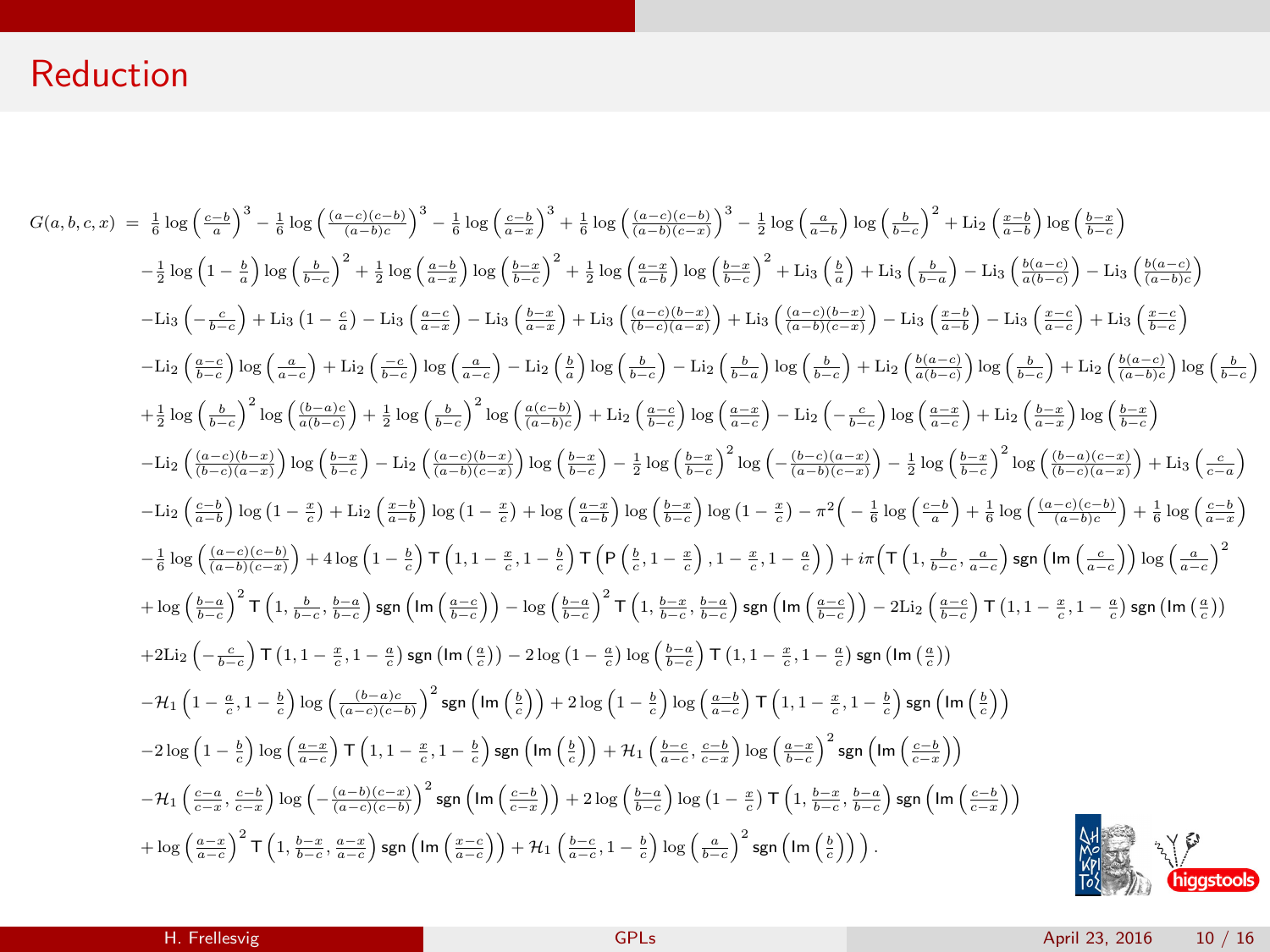We need to evaluate  $\text{Li}_n(x)$  and  $\text{Li}_{2,2}(x)$ 

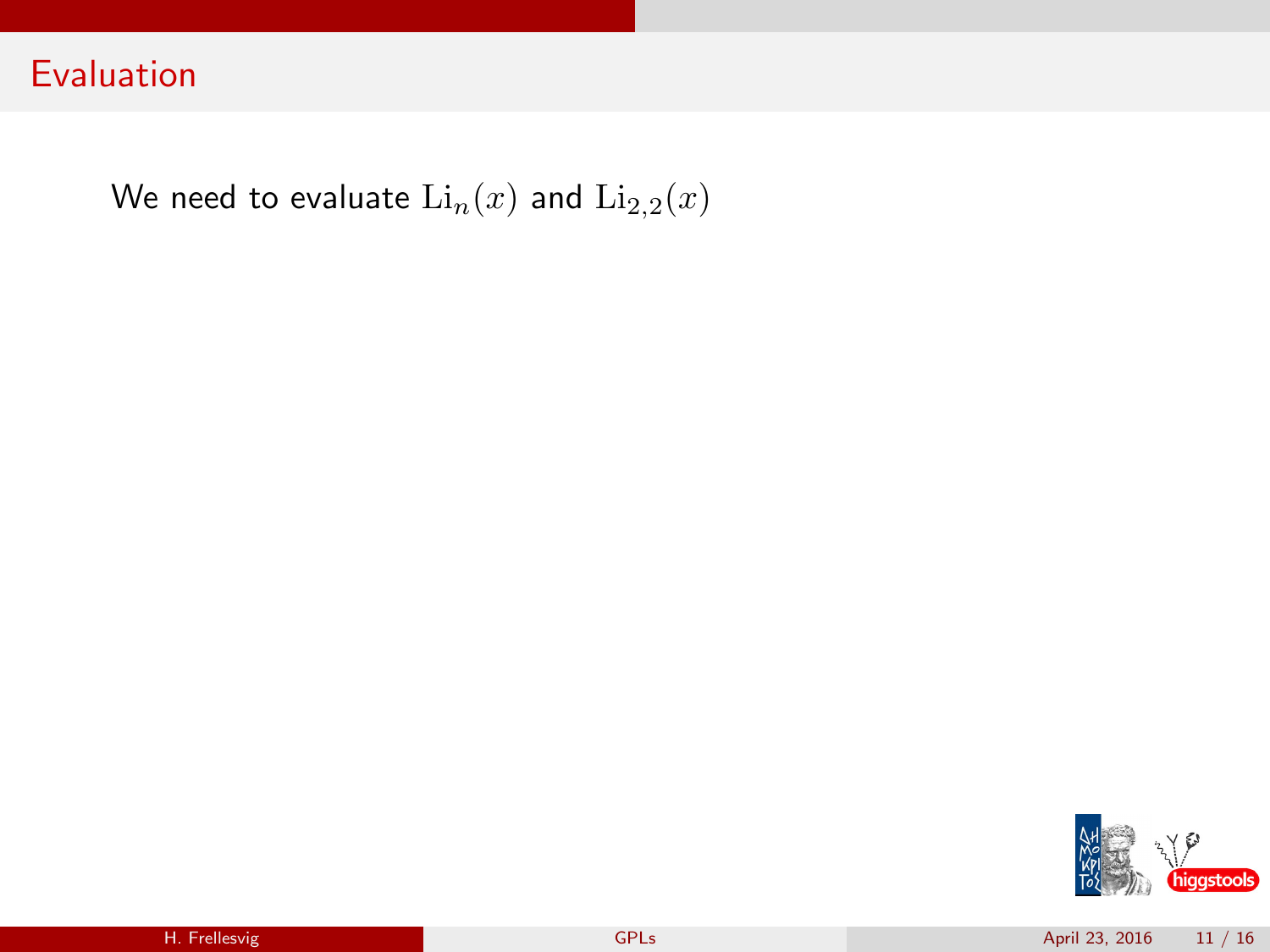We need to evaluate  $\text{Li}_n(x)$  and  $\text{Li}_{2,2}(x)$ 

 $\text{Li}_n(x)$  is the classical polylogarithm (or Euler polylogarithm)

$$
\mathrm{Li}_n(x) = \sum_{i=1}^{\infty} \frac{x^i}{i^n}
$$

The sum converges when  $|x| \leq 1$ .

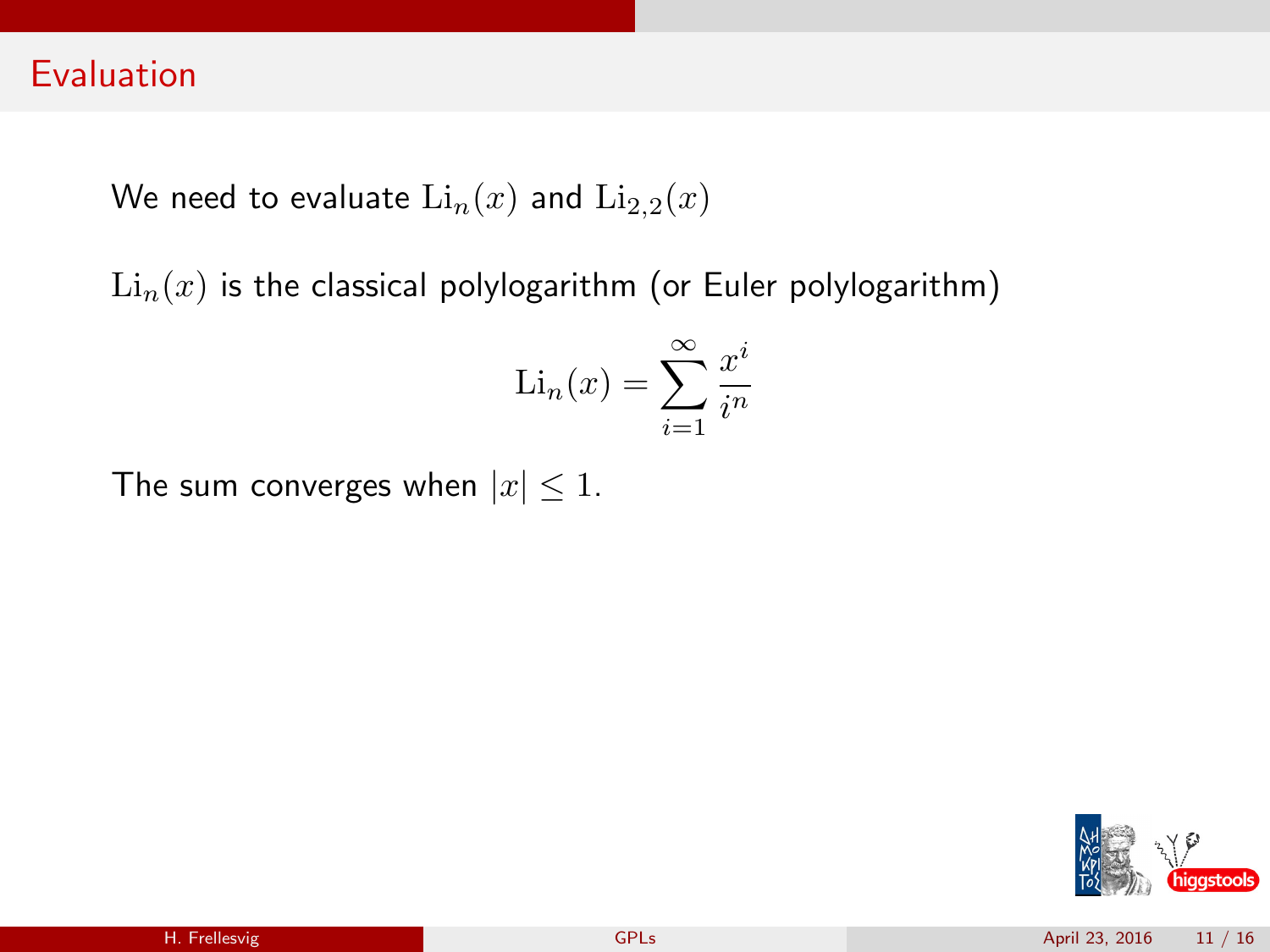We need to evaluate  $\text{Li}_n(x)$  and  $\text{Li}_{2,2}(x)$ 

 $\text{Li}_{n}(x)$  is the classical polylogarithm (or Euler polylogarithm)

$$
\mathrm{Li}_n(x) = \sum_{i=1}^{\infty} \frac{x^i}{i^n}
$$

The sum converges when  $|x| \leq 1$ .

Outside we may use the inversion relation  $\text{Li}_n(x) = \pm \text{Li}_n(\frac{1}{x}) + \text{easier}.$ 

$$
Li_3(x) = Li_3(\frac{1}{x}) - \frac{1}{6}\log^3(-x) - \frac{\pi^2}{6}\log(-x)
$$

(There are better ways to evaluate  $\mathrm{Li}_{n}(x)$ , e.g. a 'Bernoulli expansion'  $\text{Li}_n(e^x) = \sum_{\nu} \frac{c_{\nu}}{\nu!} x^{\nu}$  ).

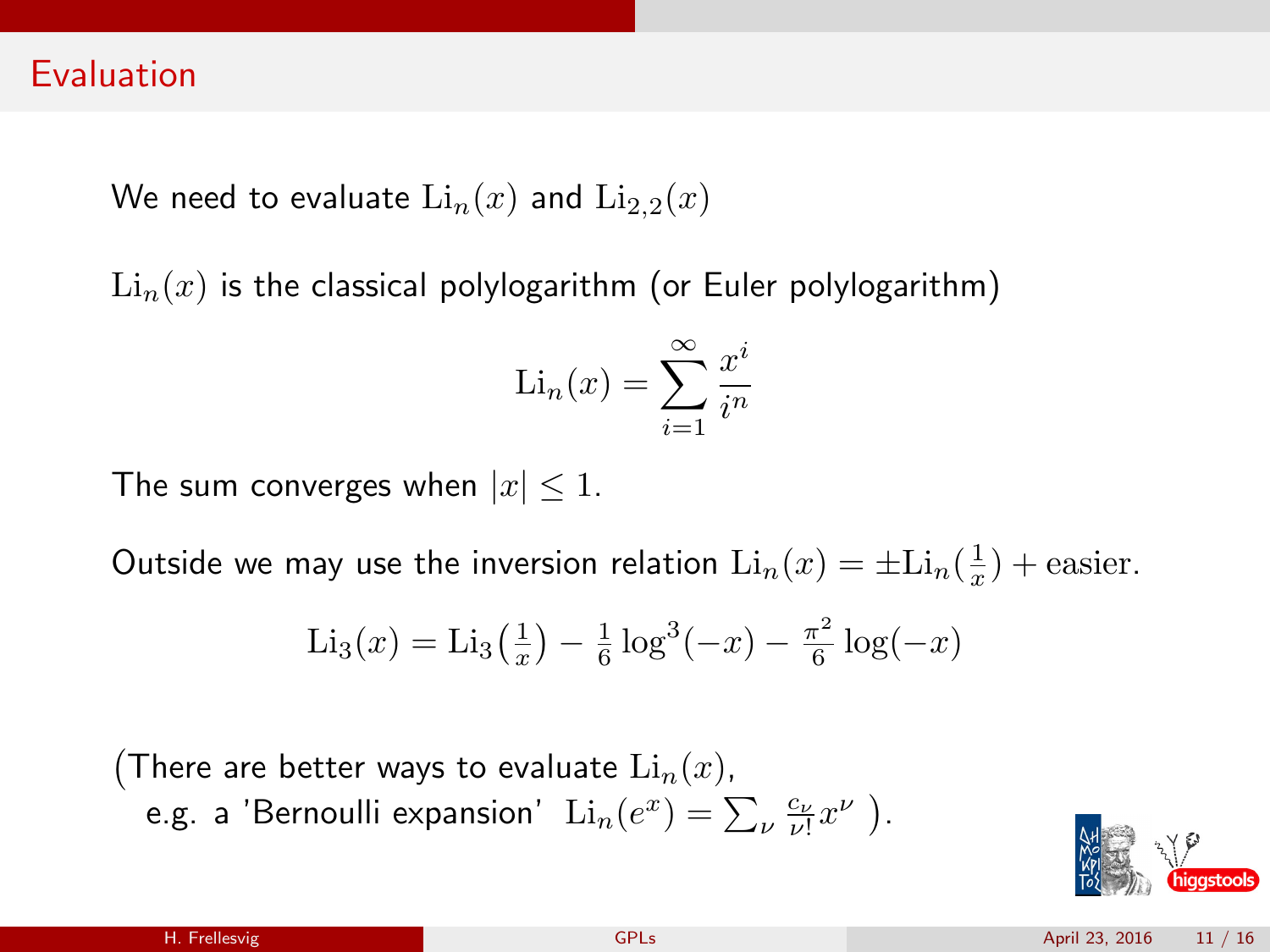$Li_{2,2}(x, y)$  is given by a similarly looking sum

$$
\text{Li}_{2,2}(x,y) = \sum_{i>j>0}^{\infty} \frac{x^i y^j}{i^2 j^2}
$$

The sum converges when  $|x| \leq 1$  and  $|xy| \leq 1$ .

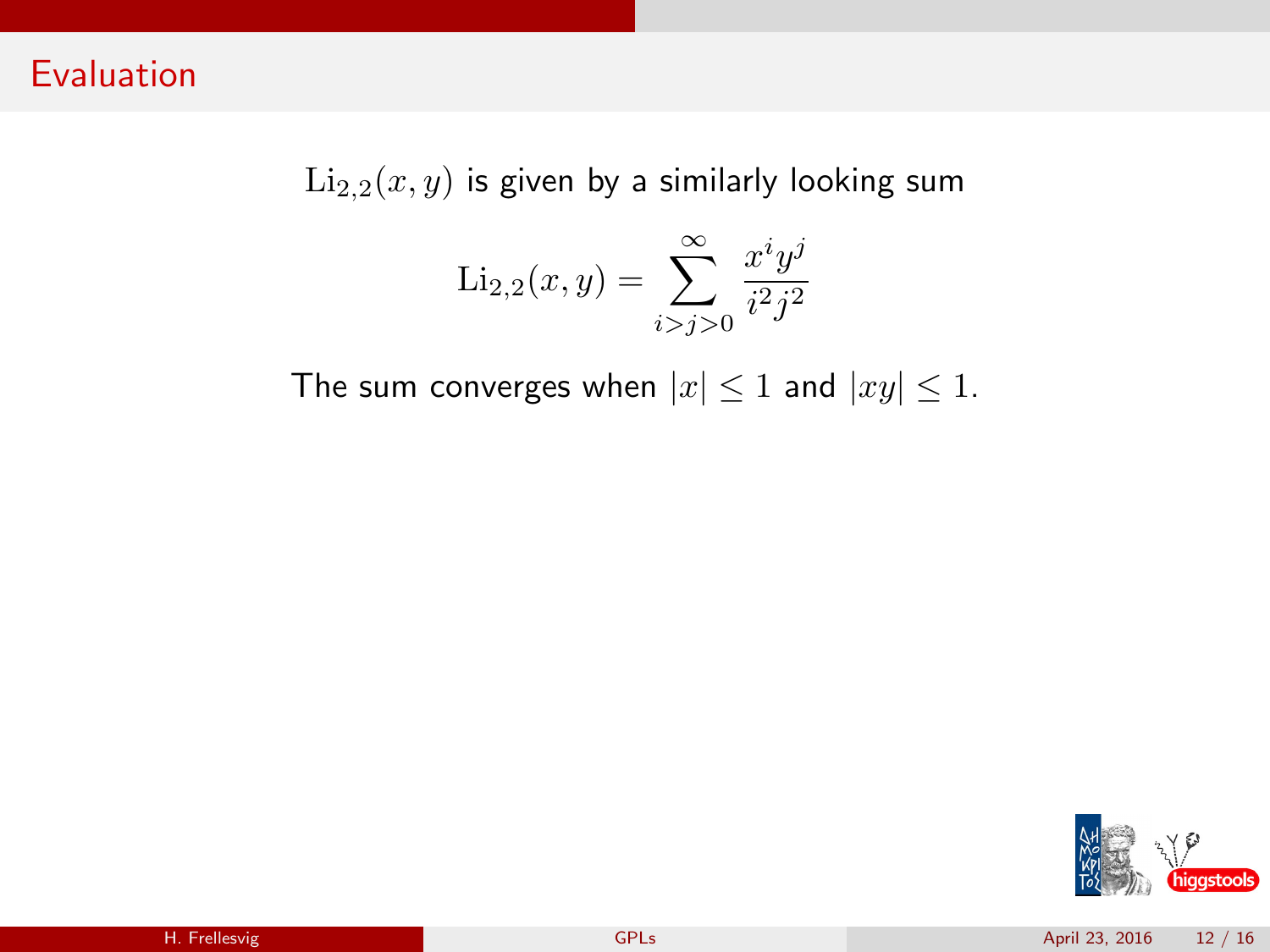$\text{Li}_{2,2}(x, y)$  is given by a similarly looking sum

$$
\text{Li}_{2,2}(x,y) = \sum_{i>j>0}^{\infty} \frac{x^i y^j}{i^2 j^2}
$$

The sum converges when  $|x| \leq 1$  and  $|xy| \leq 1$ .

### If  $|xy| > 1$  we may use the inversion relation

$$
\text{Li}_{2,2}(x,y) = \text{Li}_{2,2}\left(\frac{1}{x},\frac{1}{y}\right) - \text{Li}_{4}(xy) + 3\left(\text{Li}_{4}\left(\frac{1}{x}\right) + \text{Li}_{4}(y)\right) \n+ 2\left(\text{Li}_{3}\left(\frac{1}{x}\right) - \text{Li}_{3}(y)\right)\log(-xy) + \text{Li}_{2}\left(\frac{1}{x}\right)\left(\frac{\pi^{2}}{6} + \frac{1}{2}\log^{2}(-xy)\right) \n+ \frac{1}{2}\text{Li}_{2}(y)\left(\log^{2}(-xy) - \log^{2}(-x)\right)
$$

And then if  $|x| > 1$  we may use the 'stuffle relation'  $\text{Li}_{2,2}(x,y) = -\text{Li}_{2,2}(y,x) - \text{Li}_{4}(xy) + \text{Li}_{2}(x)\text{Li}_{2}(y)$ 

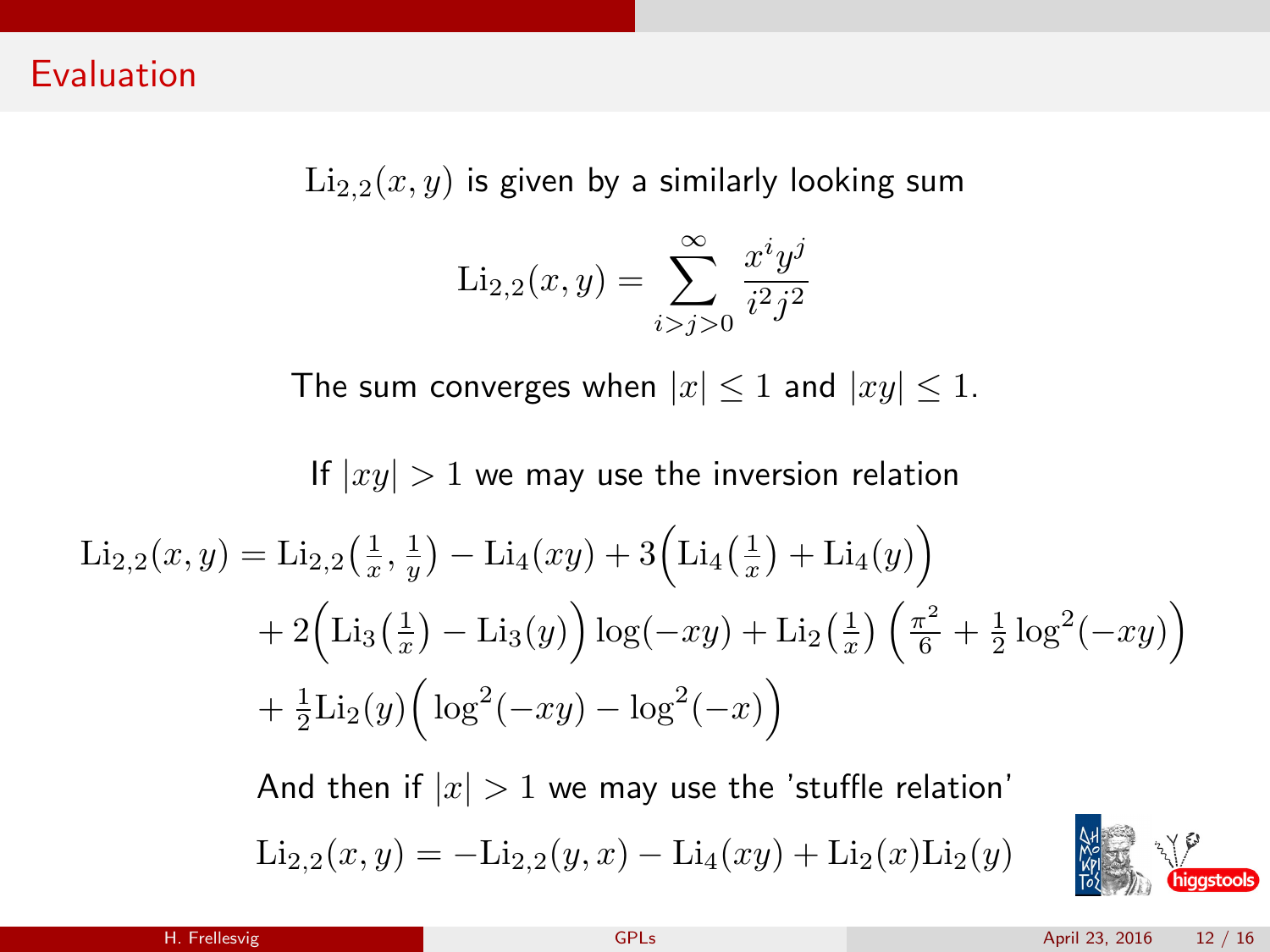

- A: Direct summation B: Stuffle:  $x \leftrightarrow y$ *C*: Inversion:  $z \leftrightarrow z^{-1}$
- D: Stuffle and inversion

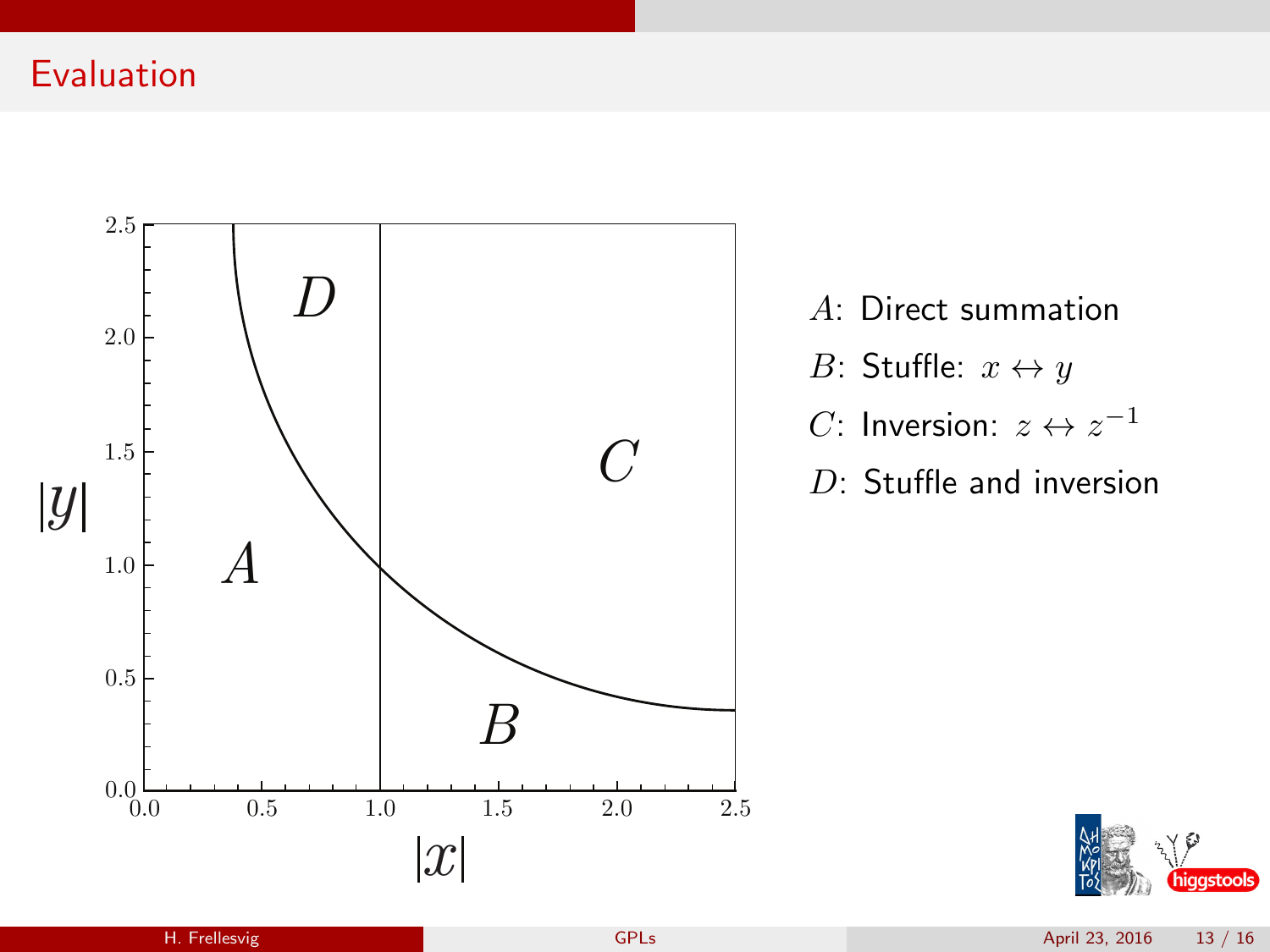

- A: Direct summation
- B: Stuffle:  $x \leftrightarrow y$
- *C*: Inversion:  $z \leftrightarrow z^{-1}$
- $D<sup>+</sup>$  Stuffle and inversion
- E: Diagonal sum
- $F$ : Hölder relation
- G:  $\log(1-z)$  expansion
- $H: \log(z)$  expansion

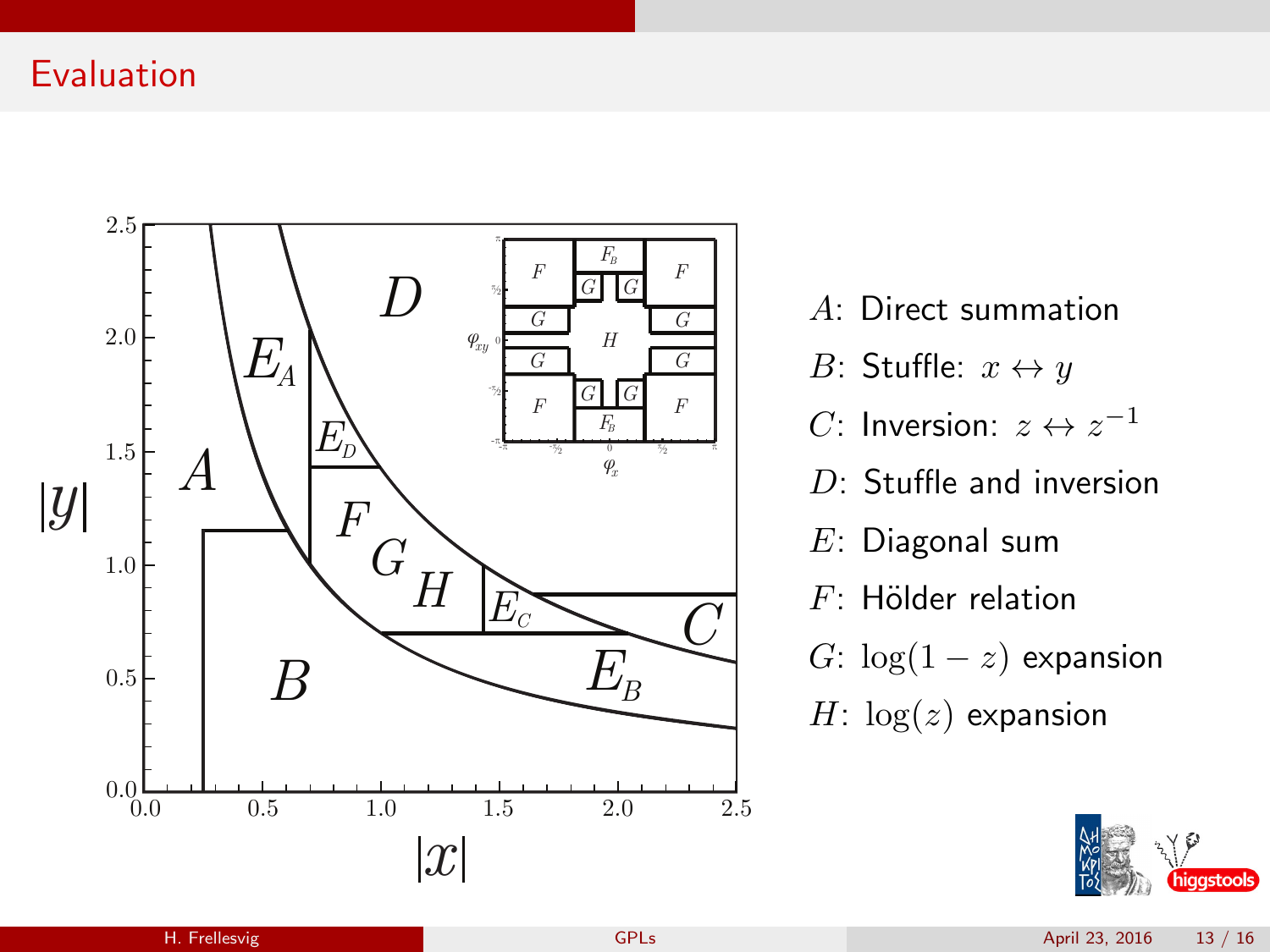### The added code

With the paper [ArXiv:1601.02649] we have added code implemeting the results.

The reductions are implemented in Mathematica as the replacement rule gtolrules.

 $In [1]: = G(0,a,0,b,x)/$ .gtolrules  $Out[1] = MyLi22(x/a, a/b)$ 

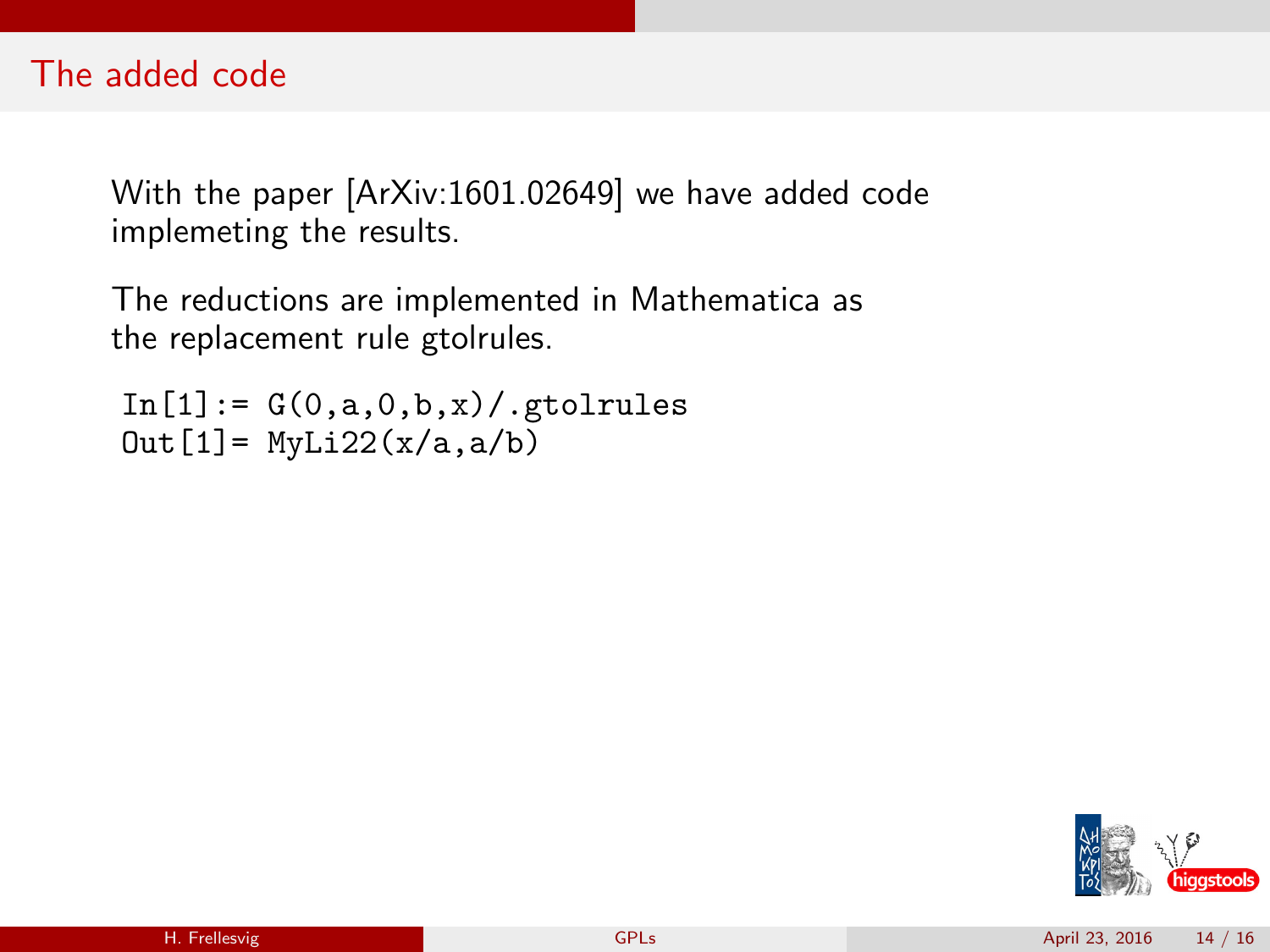With the paper [ArXiv:1601.02649] we have added code implemeting the results.

The reductions are implemented in Mathematica as the replacement rule gtolrules.

 $In [1]: = G(0,a,0,b,x)$ , gtolrules  $Out[1] = MyLi22(x/a, a/b)$ 

The evaluations of  $\mathrm{Li}_{n}$  and  $\mathrm{Li}_{2,2}$  are implemented in  $C++$  in the 'package' evaluateg.

complex<double> x = 0.2+0.3\*I, y = 13.0-8.9\*I;  $writecomplex(i122(x,y));$ -0.329160074393958+0.50722167615565\*I

There is also a Mathematica interface made with MathLink.

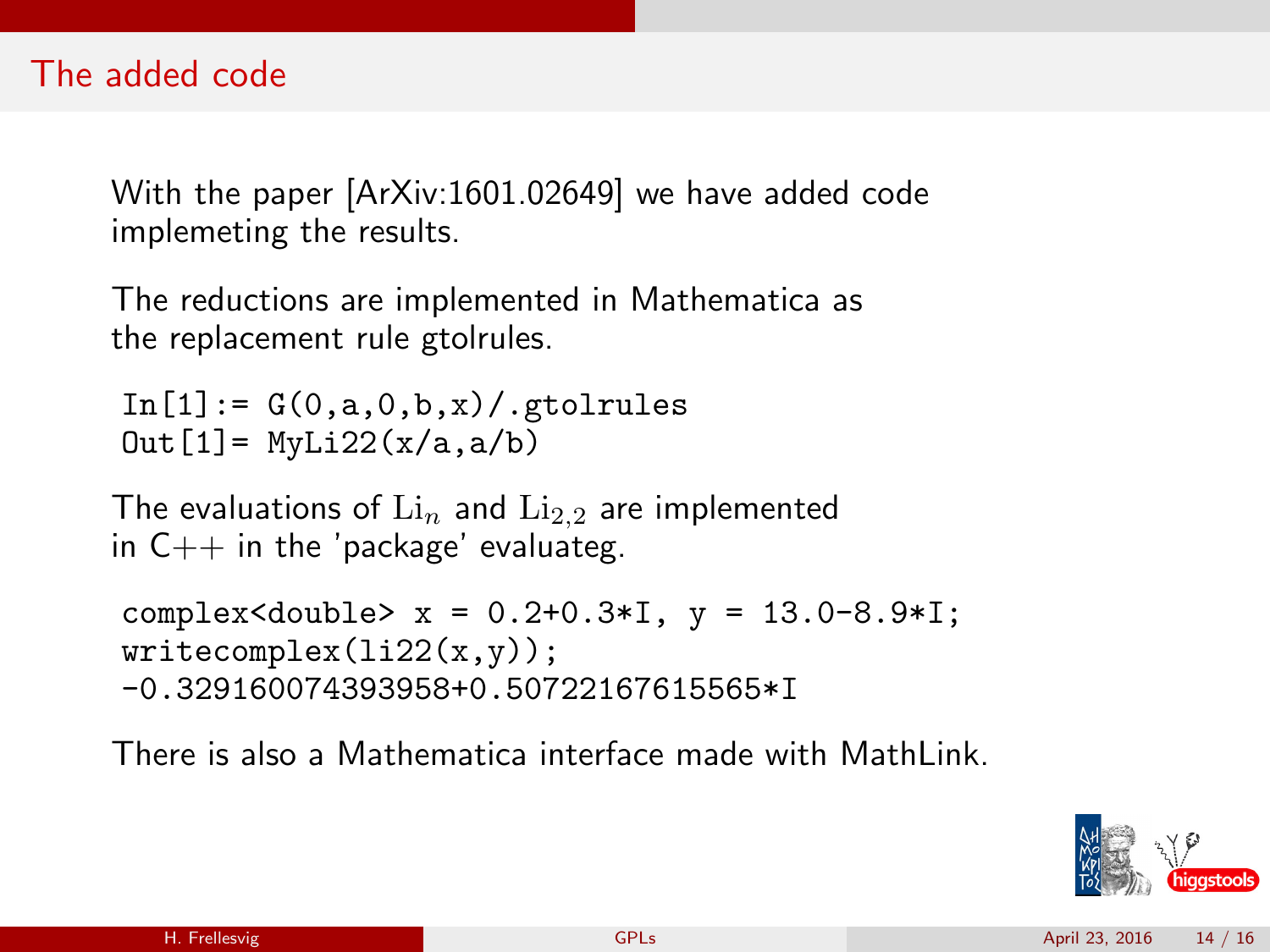With the paper [ArXiv:1601.02649] we have added code implemeting the results.

The reductions are implemented in Mathematica as the replacement rule gtolrules.

 $In [1]: = G(0,a,0,b,x)$ , gtolrules  $Out[1] = MyLi22(x/a, a/b)$ 

The evaluations of  $\mathrm{Li}_{n}$  and  $\mathrm{Li}_{2,2}$  are implemented in  $C++$  in the 'package' evaluateg.

complex<double> x = 0.2+0.3\*I, y = 13.0-8.9\*I;  $writecomplex(i122(x,y));$ -0.329160074393958+0.50722167615565\*I

There is also a Mathematica interface made with MathLink.

Please try our code, and send us any critique/bug reports.

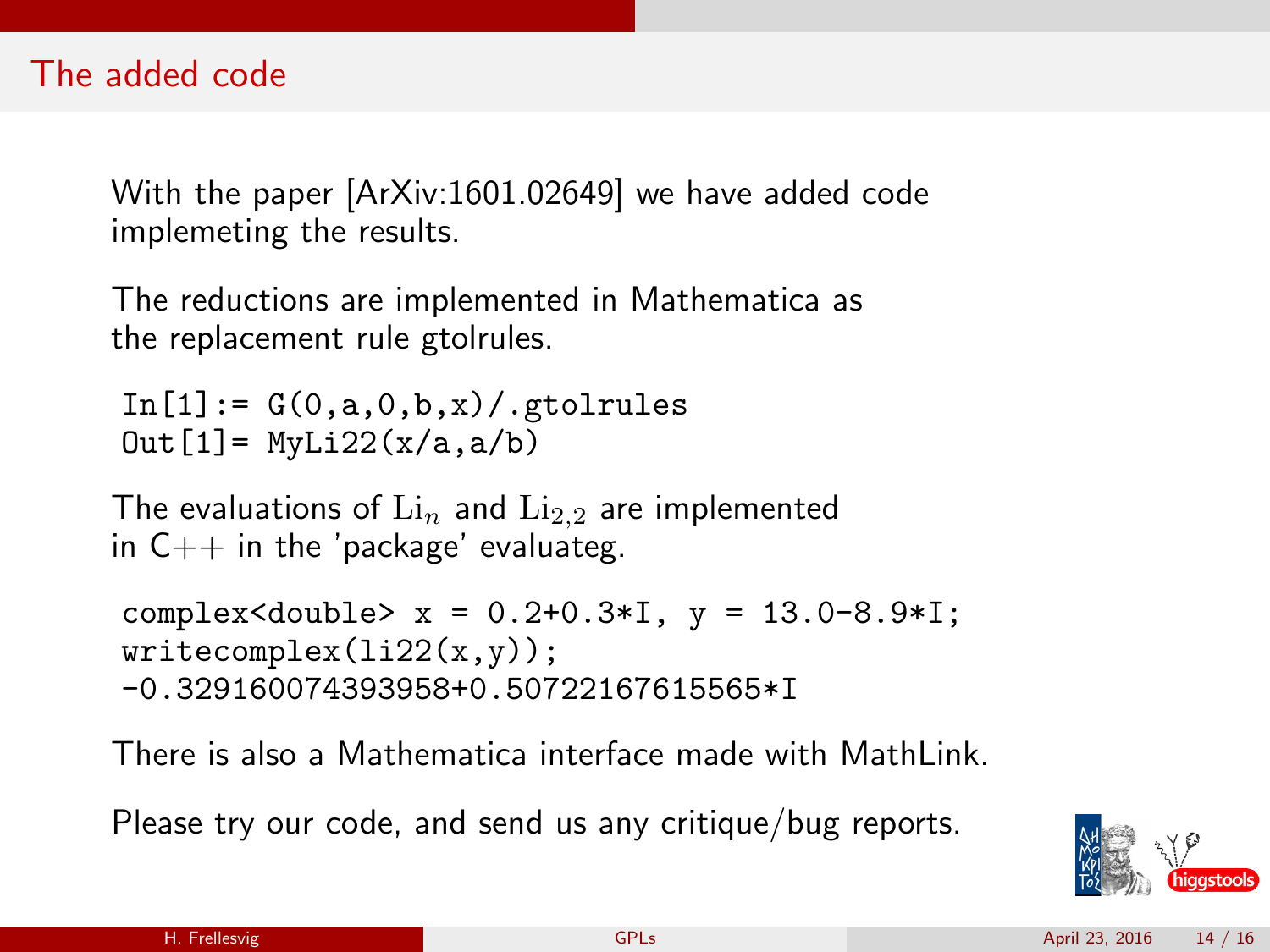**Discussion** 

Why this approach?

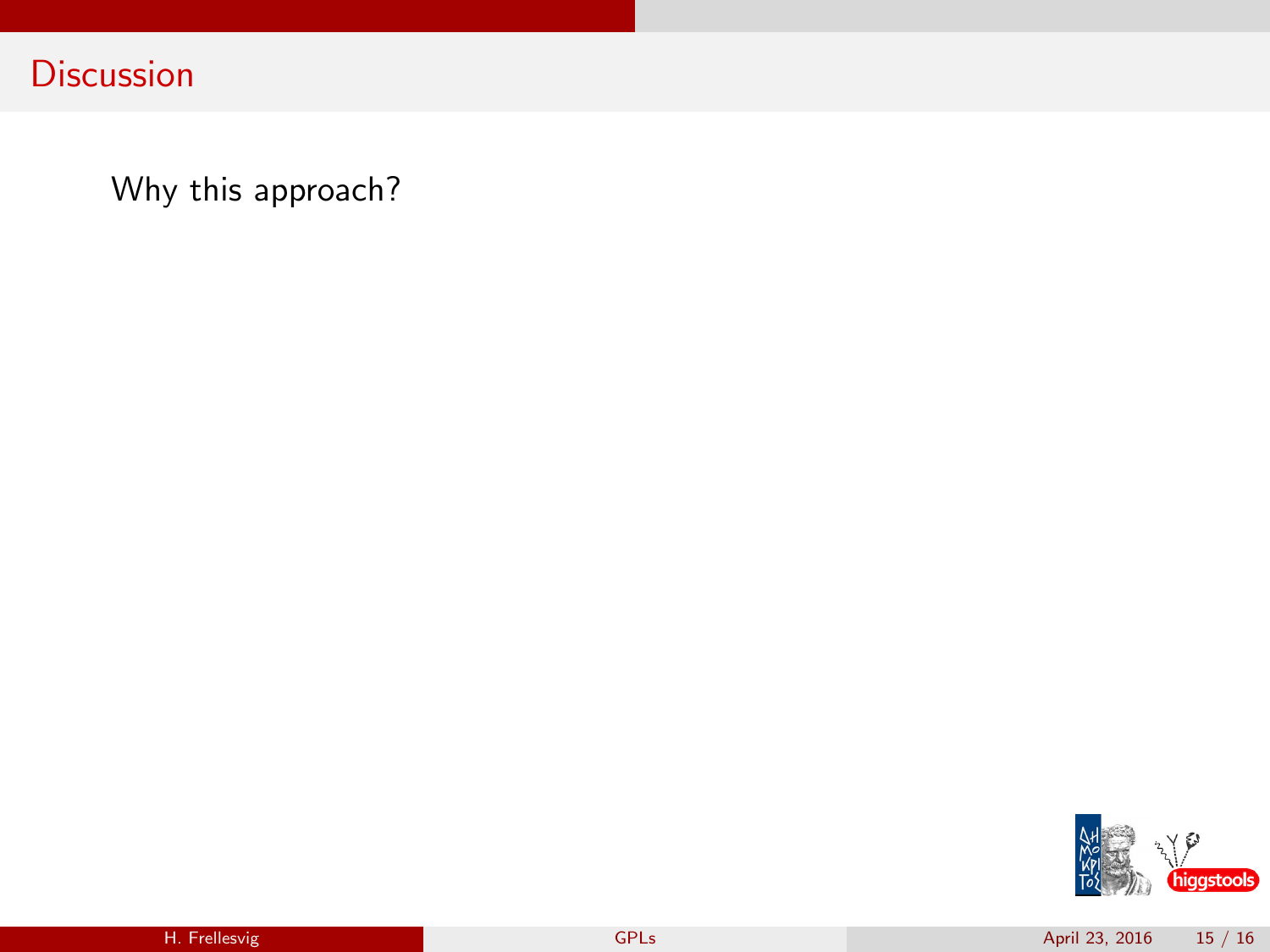Why this approach?

The past decade has seen many new developements in the study of GPLs.

Particularly the introduction of 'symbols' and co-products [arXiv:1006.5703, arXiv:1110.0438, arXiv:1123.0454]

$$
\mathcal{S}\Big(G(a_n,\ldots,a_1;a_{n+1})\Big)=\sum_{i=1}^n\bigg(\mathcal{S}\Big(G(a_n,\ldots,\hat{a}_i,\ldots,a_1;a_{n+1})\Big)\otimes(a_i-a_{i+1})-\mathcal{S}\Big(G(a_n,\ldots,\hat{a}_i,\ldots,a_1;a_{n+1})\Big)\otimes(a_i-a_{i-1})\bigg)
$$

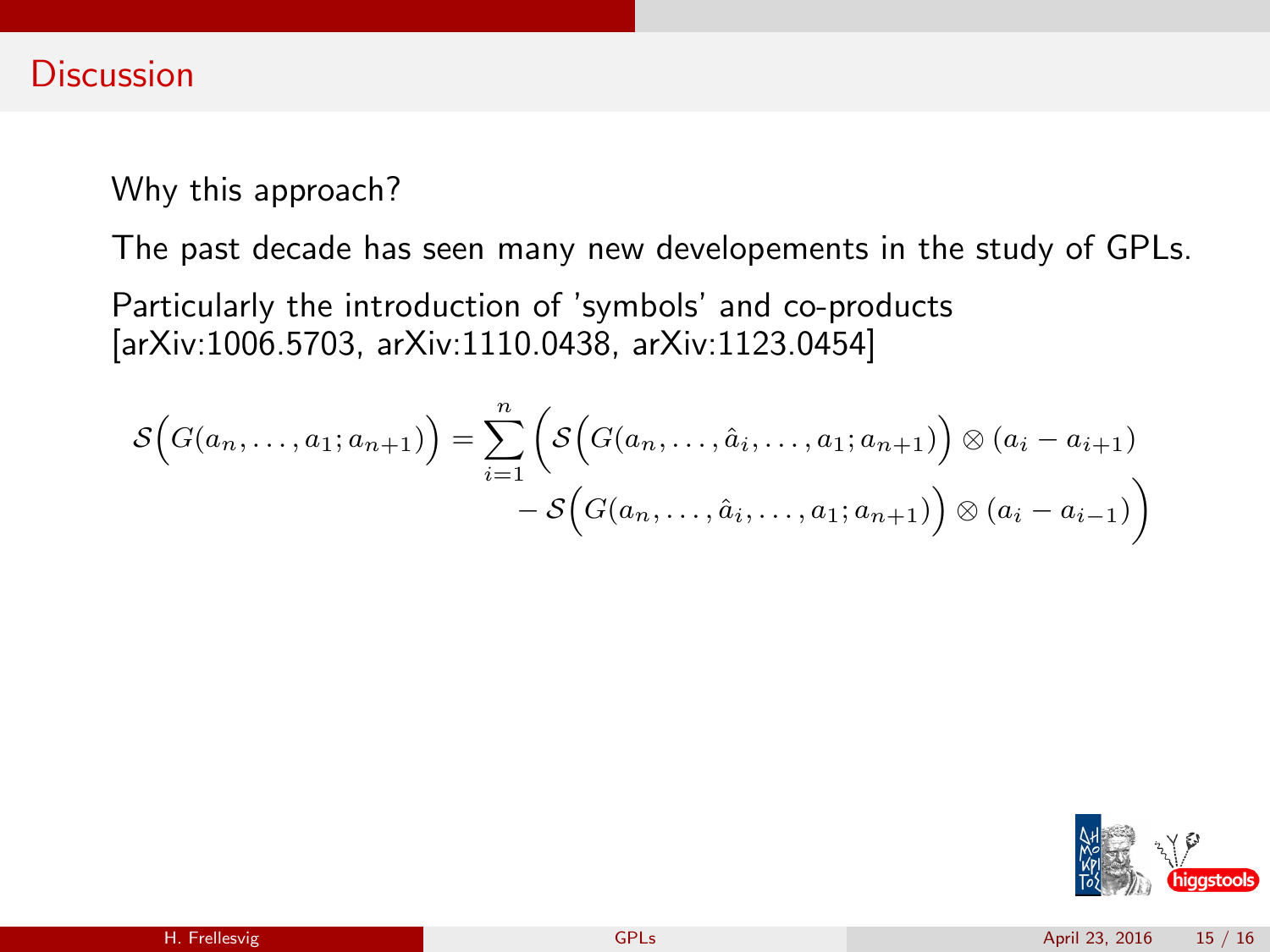Why this approach?

The past decade has seen many new developements in the study of GPLs.

Particularly the introduction of 'symbols' and co-products [arXiv:1006.5703, arXiv:1110.0438, arXiv:1123.0454]

$$
\mathcal{S}\Big(G(a_n,\ldots,a_1;a_{n+1})\Big)=\sum_{i=1}^n\bigg(\mathcal{S}\Big(G(a_n,\ldots,\hat{a}_i,\ldots,a_1;a_{n+1})\Big)\otimes(a_i-a_{i+1})-\mathcal{S}\Big(G(a_n,\ldots,\hat{a}_i,\ldots,a_1;a_{n+1})\Big)\otimes(a_i-a_{i-1})\bigg)
$$

We didn't use them.

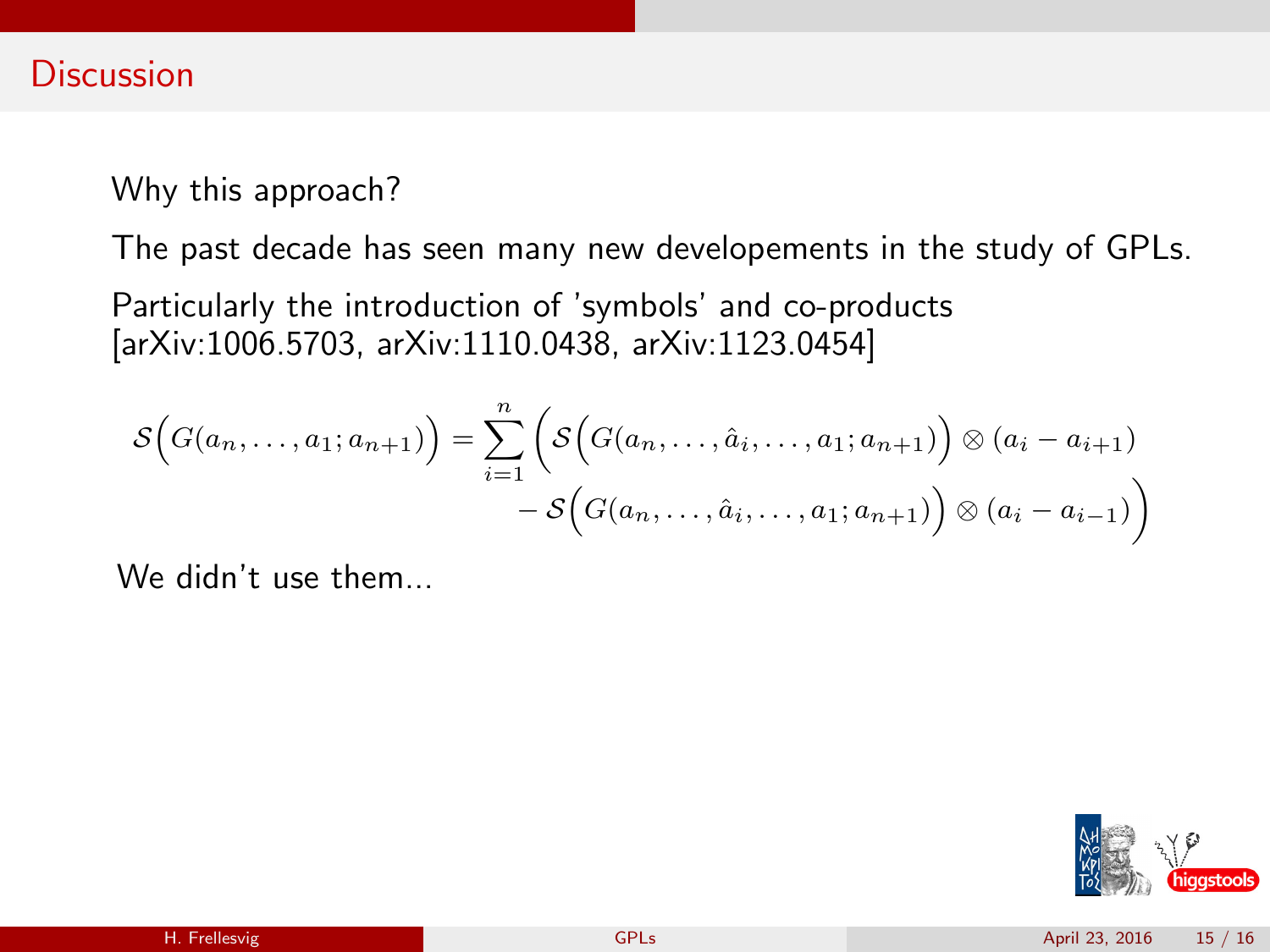Why this approach?

The past decade has seen many new developements in the study of GPLs.

Particularly the introduction of 'symbols' and co-products [arXiv:1006.5703, arXiv:1110.0438, arXiv:1123.0454]

$$
\mathcal{S}\Big(G(a_n,\ldots,a_1;a_{n+1})\Big)=\sum_{i=1}^n\bigg(\mathcal{S}\Big(G(a_n,\ldots,\hat{a}_i,\ldots,a_1;a_{n+1})\Big)\otimes(a_i-a_{i+1})-\mathcal{S}\Big(G(a_n,\ldots,\hat{a}_i,\ldots,a_1;a_{n+1})\Big)\otimes(a_i-a_{i-1})\bigg)
$$

 $W_{\mathsf{P}}$  didn't use them.

Symbols capture the algebraic parts of an expression. We need the full analytical stucture.

Newer developments of the co-products catch most of the analyticity [arXiv:1401:3546]

To generalize to weight 6 (or  $n$ ) this will likely be needed.

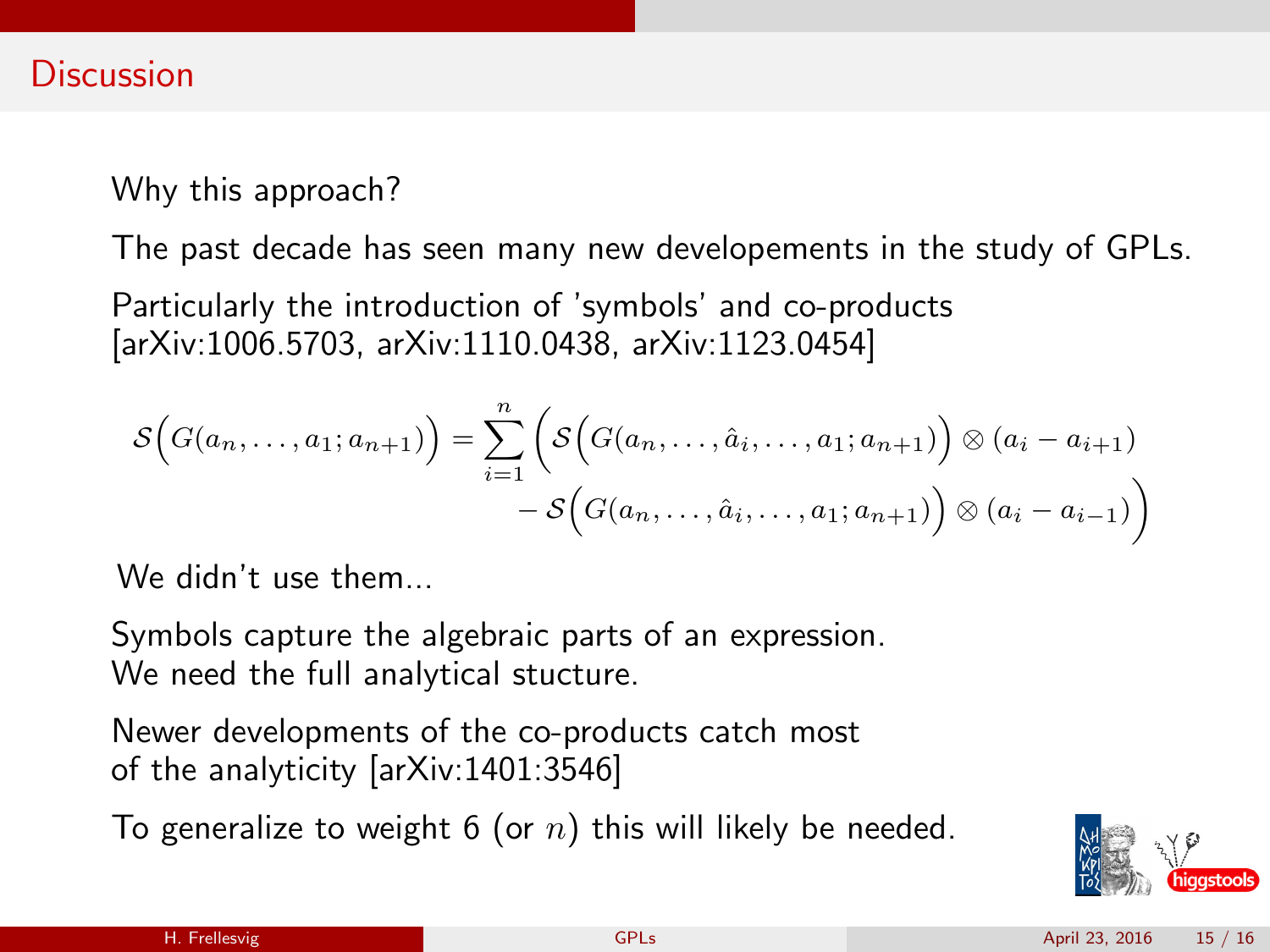$log(x)$ ,  $Li_2(x)$ ,  $Li_3(x)$ ,  $Li_4(x)$ ,  $Li_{2,2}(x, y)$ 

was reached.

Additionally a robust implementation of  $\text{Li}_{2,2}(x, y)$  was made.

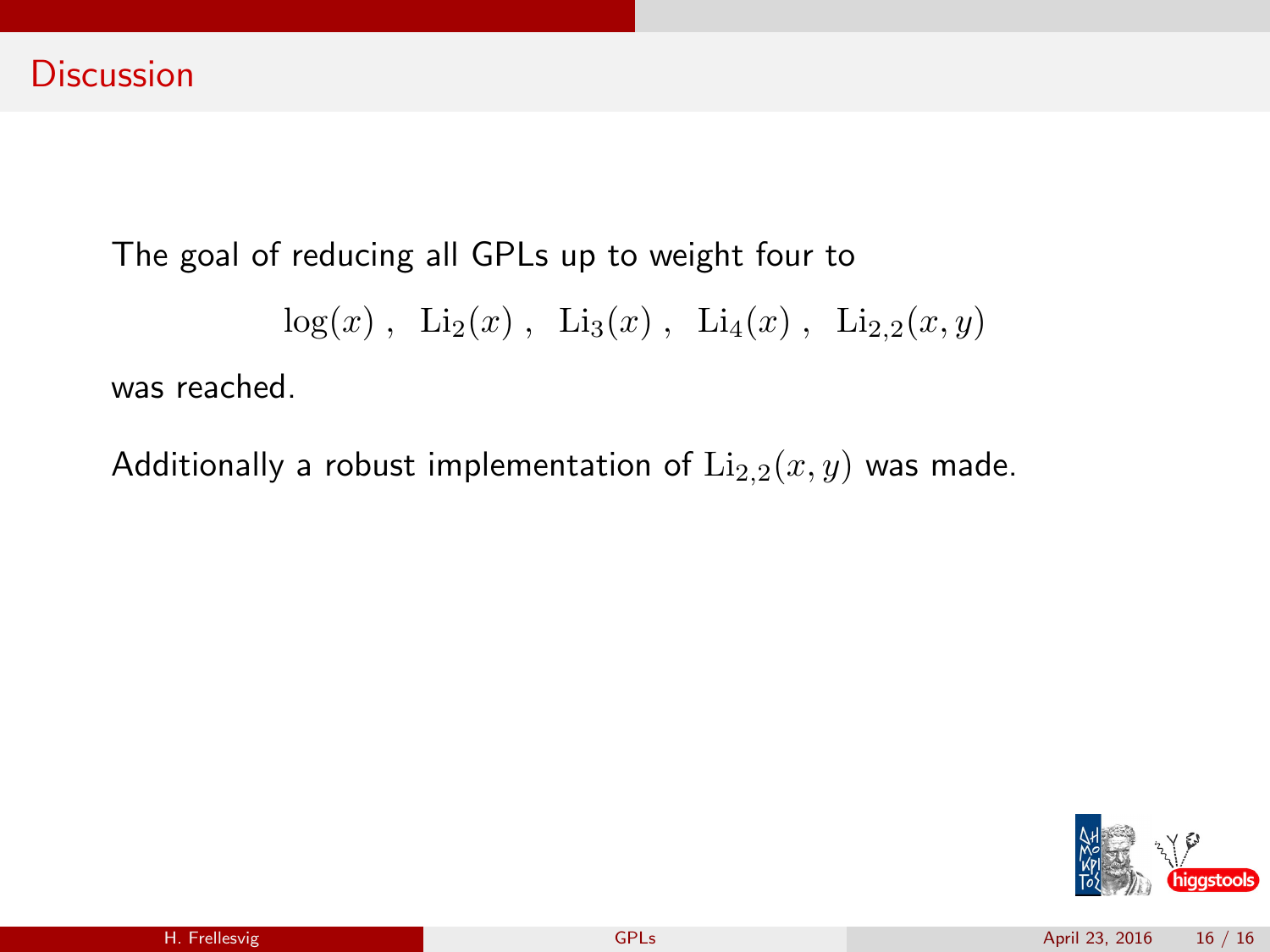$$
log(x)
$$
,  $Li_2(x)$ ,  $Li_3(x)$ ,  $Li_4(x)$ ,  $Li_{2,2}(x, y)$ 

was reached.

Additionally a robust implementation of  $\text{Li}_{2,2}(x, y)$  was made.

Branch cuts have to be regulated by hand in the reductions. Taking care of that would be useful.

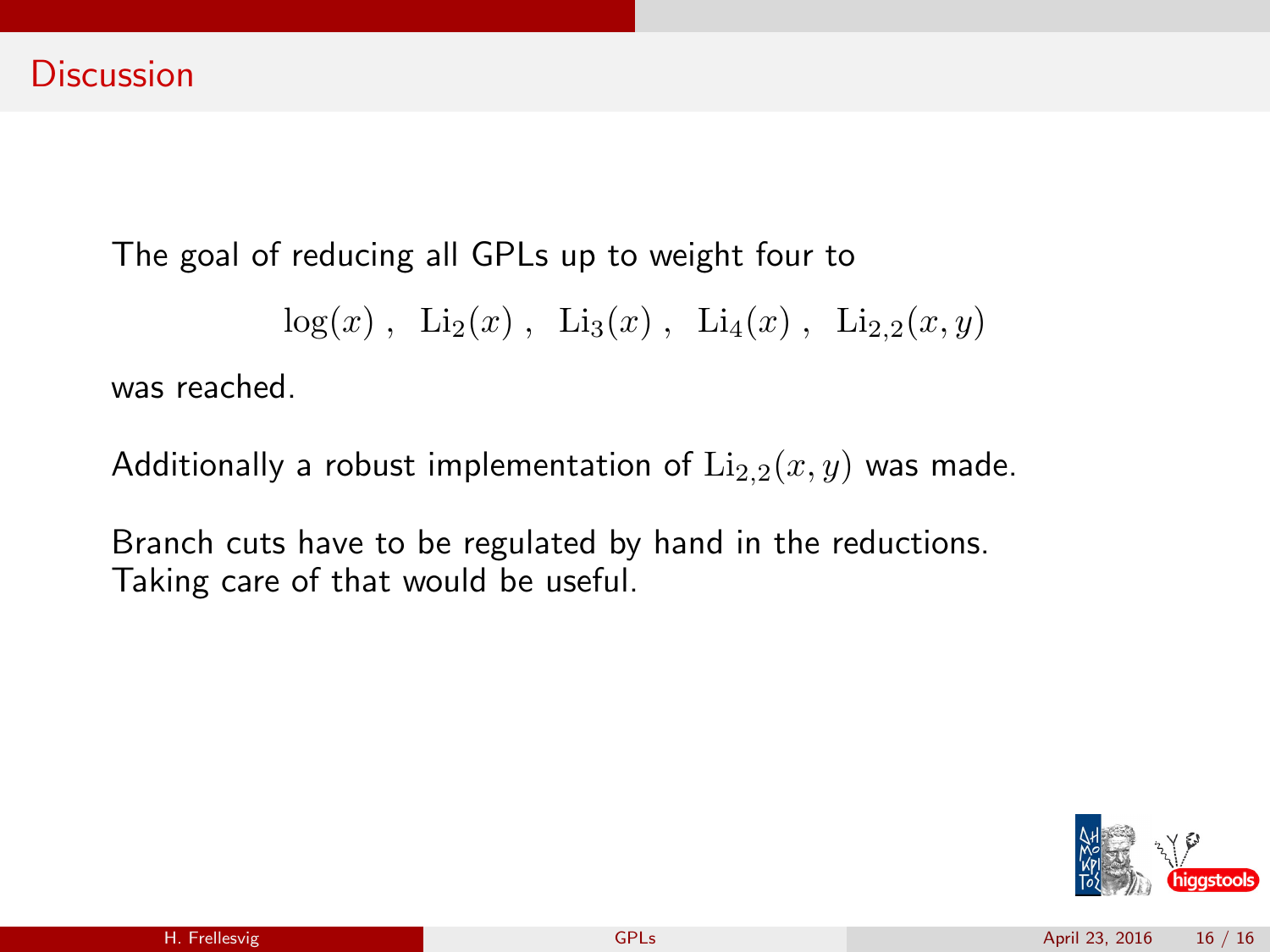$$
log(x)
$$
,  $Li_2(x)$ ,  $Li_3(x)$ ,  $Li_4(x)$ ,  $Li_{2,2}(x, y)$ 

was reached.

Additionally a robust implementation of  $\text{Li}_{2,2}(x, y)$  was made.

Branch cuts have to be regulated by hand in the reductions. Taking care of that would be useful.

Generalize to weight 6 (or  $n$ )?

Generalize to elliptic functions (or worse)?